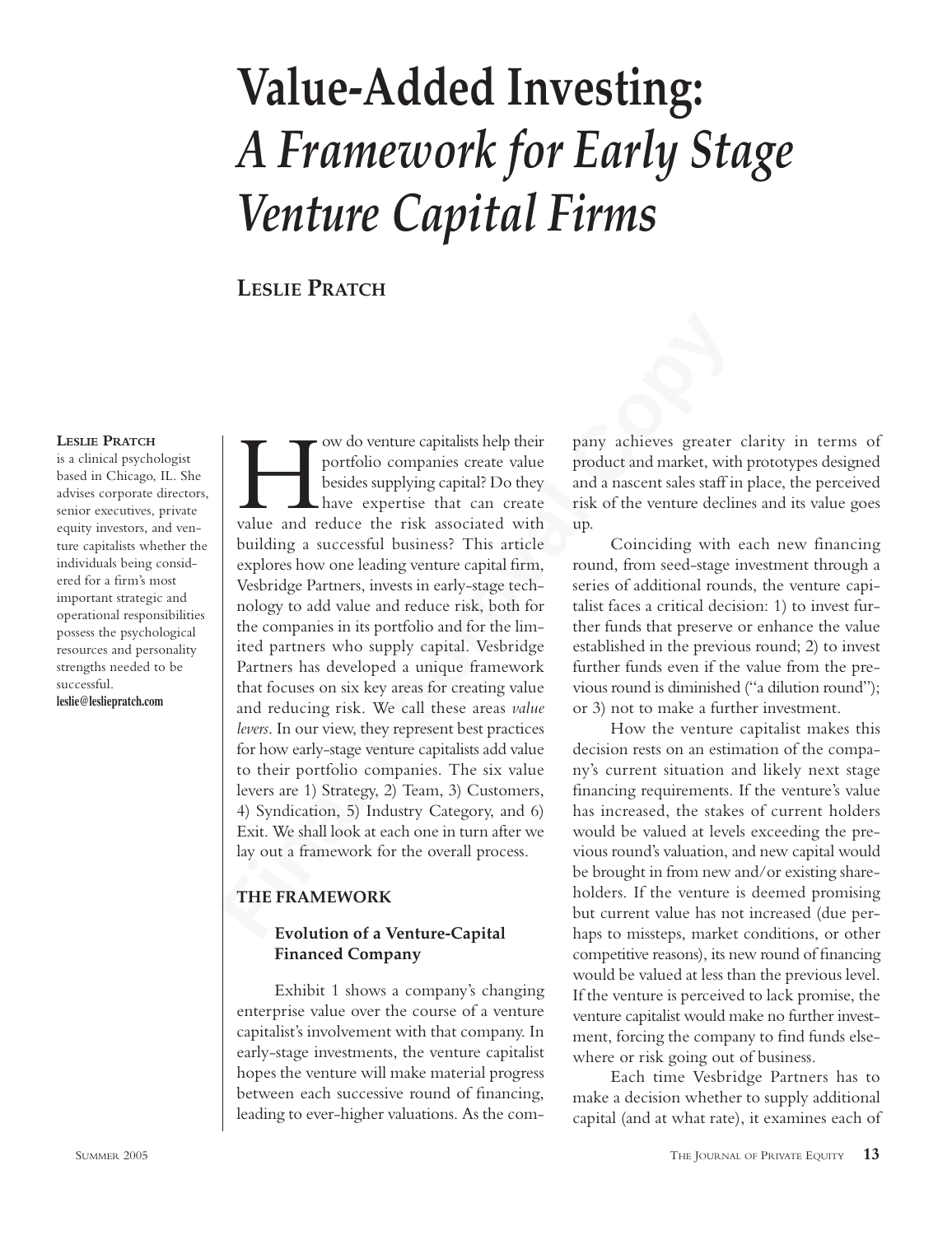# **E XHIBIT 1 Evolution of a VC-Financed Company**



the company's six value levers to determine how likely the company is to be successful. Exhibit 2 shows each of these six levers and how investors can use their expertise at each stage of investment to add value to the portfolio company while reducing risk to the fund's limited partners. Thinking about an investment in terms of these six levers serves as a kind of continuous due diligence that allows the venture capitalist to monitor the investment. Deep sector expertise and considerable operating experience are needed to know when and how to pull these levers.

Early stage technology funds use the combined experience of their partners to provide portfolio companies with expertise and contacts that their management would not otherwise have. Vesbridge Partners is the former networking team of St. Paul Venture Capital. It invests in early-stage companies seeking to commercialize technology useful to the telecommunications industry. Before entering venture capital, Vesbridge Partners investment professionals spent many years as operating executives either in start-up firms in the telecommunications industry or as senior executives in the industry's leading firms. Their experience, contacts, and skills allow them to understand how and when to pull the six levers needed to move portfolio companies faster down the experience curve so that returns are enhanced as risk is reduced. (Short resumes of Vesbridge Partners investment professionals are included in Exhibit 3.)

# **Value-Added Investing**

Venture capital investment seeks as much as possible to reduce the agency costs associated with inexperienced managers developing and marketing new and unproven technology. Vinod Khosla, a successful early-stage investor at Kleiner Perkins, claims that when he took an active role in his portfolio companies, his aggregate returns were on the order of 70%. When he was a passive investor and lacked a board seat, his aggregate returns were only 8%. By deploying their expertise and contacts, investors can influence the company's operations in ways that lead to their funds enjoying consistently superior returns.

Work follows describes Vesbritzering in the same that in the same that is a small of the same time that the same that the same of the same of the same of the same of the same of the same of the same of the same of the same What follows describes Vesbridge Partners' framework for supplying its portfolio companies with operating and strategic expertise as well as industry contacts a startup company would not ordinarily have. This framework begins by examining the start-up company's strategy and product and ends with a successful investor exit. This framework is outlined in Exhibit 4 which sets forth the six key areas of value-added investing along with their crucial elements. This next section describes each of the value levers and their crucial elements along with examples drawn from Vesbridge's experience applying this framework to five of its own portfolio companies. Exhibit 5 provides brief summaries of these five portfolio companies.

# **THE SIX VALUE LEVERS**

## **Value Lever 1: Strategy/Product**

The work of a venture capitalist to drive the critical thinking behind a new venture begins before markets have been identified, before products have been developed, before customers and partners have been established, before management teams are fully formed and investor syndicates assembled. All the venture capitalist may have at this point is a venture formed to find ways of commercializing a technology that has not advanced far beyond a research laboratory.

The venture capitalist's first step is to help develop a strategy for this emerging company. The strategy covers seven crucial areas: It defines the product, the target customers, the purchase rationale, the customer engagement model, the crucial partnerships required, the selling channels, and why the strategy will be successful. The strategy describes the practical means through which a new company will exploit a market opportunity for the benefit of stakeholders. Because the venture capitalist has more experience, expertise, and industry contacts than the portfolio company management, he or she takes the lead to develop the strategy.

The strategy is codified into an operating plan that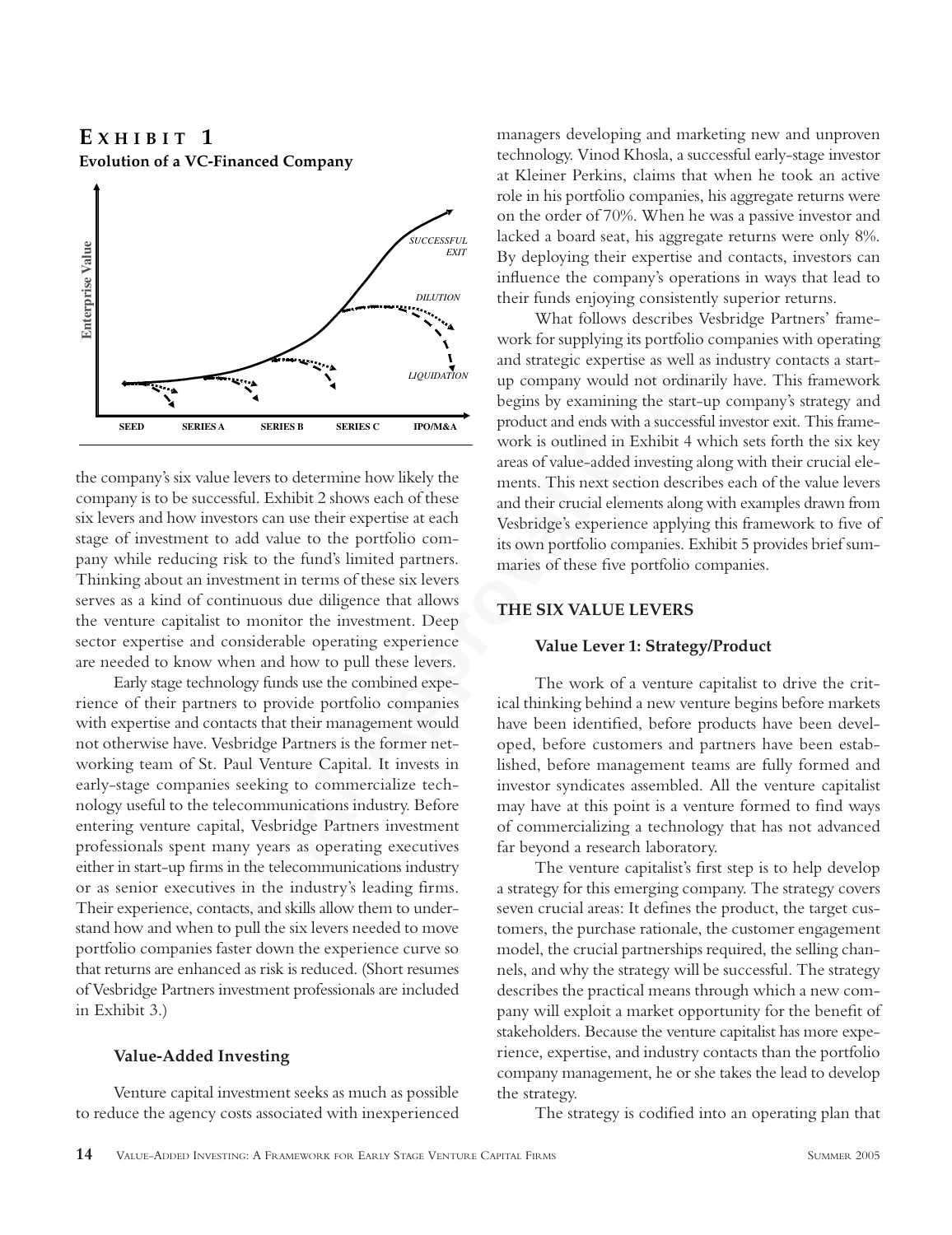| Component/Stage                                            | Seed                                                                | 1st Rd                                                                                            | 2nd Rd                                                                                                                      | 3rd Rd                                                                                                                              | <b>PO/M&amp;A</b>                                                         |
|------------------------------------------------------------|---------------------------------------------------------------------|---------------------------------------------------------------------------------------------------|-----------------------------------------------------------------------------------------------------------------------------|-------------------------------------------------------------------------------------------------------------------------------------|---------------------------------------------------------------------------|
| Strategy/Product                                           |                                                                     |                                                                                                   |                                                                                                                             |                                                                                                                                     |                                                                           |
| Strategy, Competitive<br>Opportunity<br>Value Proposition, | understood or well articulated.<br>Conceptual. Not deeply<br>Broad. | Early market validation. Better<br>definition of "sweet spot."                                    | Refined presentation, Targeted<br>knowledge. Partner validation.<br>customers. Better competitive                           | Focused on key targets. ROI<br>models. Value Chain.                                                                                 | Next generation value propositions<br>developed.                          |
| Product                                                    | Concept.                                                            | Proof of concept. Functional<br>specification. Product Plan.                                      | software. Next generation product<br>Tangible key elements such as a<br>chassis or functional demo<br>plan.                 | Demonstrable capabilities on next<br>Successful trials. Installed base of<br>product. Reliable sales forecasts.<br>product release. | Long-term product vision is well<br>understood.                           |
| Team                                                       |                                                                     |                                                                                                   |                                                                                                                             |                                                                                                                                     |                                                                           |
| <b>Engineering Team</b>                                    | Core team of 3 to 5, including<br>architect.                        | 10 to 12 including e directors. No.<br>of engineers depends of size of<br>project.                | Full Team. Relevant experience in<br>key product elements. Unique<br>domain expertise.                                      | Larger team. CTO. VPE.                                                                                                              | Proven team.                                                              |
| Management Team                                            | Limited, Acting CEO, Marketing<br>Director. Maybe a CTO.            | VPE, VP Marketing, VP Business<br>Development. CEO late in round.                                 | Substantially<br>complete management team.<br>CEO and CFO.                                                                  | Complete top team. Expanded<br>middle layer management.                                                                             | Public company CEO & CFO, if<br>IPO is planned.                           |
| <b>BOD &amp; Advisors</b>                                  | Limited.                                                            | respected in the VC community.<br>Add credentialed players,                                       | Continue to expand & educate.<br>Develop active support &<br>involvement.                                                   | Recruit well recognized industry<br>players to BOD.                                                                                 |                                                                           |
| Customers/Partnerships                                     |                                                                     |                                                                                                   |                                                                                                                             |                                                                                                                                     |                                                                           |
| Customers                                                  | Rough idea.                                                         | Referenceable contacts. Bigger<br>names mean more value.                                          | Beta trial locations identified.<br>Market segmentation better<br>understood.                                               | Successful trials. Installed base of<br>product. Reliable sales forecasts.                                                          | 4 quarters of solid growth. Profits<br>or credible plan to profitability. |
| <b>Strategic Partners</b>                                  | None.                                                               | Limited                                                                                           | Discussions with equipment<br>vendors. Service providers<br>partnerships possible.                                          | OEM or other distribution & co-<br>marketing agreements in place<br>with major telecom equipment<br>providers.                      | Expand depth and breadth of<br>agreements.                                |
| Syndicate                                                  |                                                                     |                                                                                                   |                                                                                                                             |                                                                                                                                     |                                                                           |
| Investors (Equity & Sub-<br>debt)                          | only<br>Typically Vesbridge Partners<br>seed investor.              | Recruit strong first round partner.<br>substantially equal players.<br>Big projects should have 3 | Target later round investors and<br>strategic partners.                                                                     | Target strategic partners and<br>prominent I Banks.                                                                                 | Get best brand I banker available.<br>Get strongest analyst possible.     |
| Industry Category                                          |                                                                     |                                                                                                   |                                                                                                                             |                                                                                                                                     |                                                                           |
| Category Support                                           | None, typically not recognized.                                     | Limited number of "gurus"<br>predicting emerging market.                                          | Growing support from industry and<br>investment analysts.                                                                   | Published reports on size, growth,<br>Recognized category at industry<br>composition of market.<br>events.                          | Broad public perception that<br>category is "hot."                        |
| <b>Investor Exit</b>                                       |                                                                     |                                                                                                   |                                                                                                                             |                                                                                                                                     |                                                                           |
| Exit                                                       | Concept.                                                            | Concept.                                                                                          | Concept.                                                                                                                    | Offer rejected.                                                                                                                     | Multiple options.                                                         |
| Value                                                      | Limited.                                                            | Advisors, customer references,<br>VC market conditions.<br>Driven by team, BOD &                  | contacts, competition, and market<br>perceptions of the category.<br>Advisors, quality of customer<br>Driven by team, BOD & | Driven by revenue forecasts.                                                                                                        | Driven by revenue and profit<br>history & prospects.                      |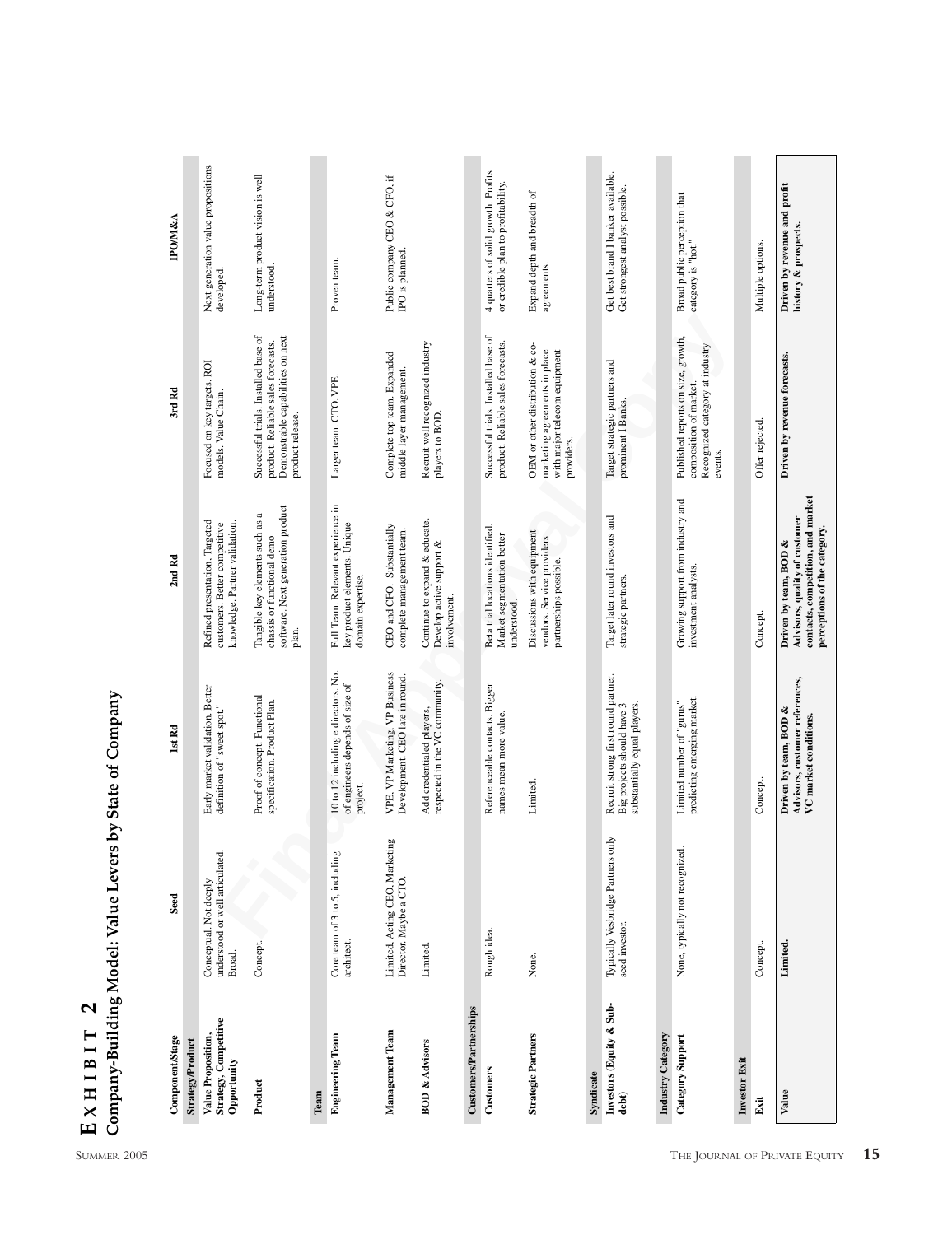# **E XHIBIT 3 Vesbridge Partners**

# **Raj Alur**

Mr. Alur has over 20 years of experience in telecommunications, data networking, and operating systems and software. He joined St. Paul Venture Capital in February 2001 from Lucent Technologies where he served as vice president of strategic marketing. Prior to Lucent, he worked in product marketing at Ascend Communications and in business development and strategy at Stratus Computer. He served as president and chief executive officer for Avian Communications (now known as ProQuent Systems), one of St. Paul Venture Capital's portfolio companies. In that role, Raj helped Avian raise \$22 million in venture financing and recruited the company's senior management team.

# **Rick Boswell**

Mr. Boswell specializes in communications equipment and software, specifically multi-service packet infrastructure. Previously he was president of ADC Telecommunications; president and CEO of E.F. Johnson Company; chief sales and marketing executive for a leading manufacturer of medical laboratory instruments and reagents; and co-founder and engineering officer of two start-up companies. He is one of three founding partners of St. Paul Venture Capital.

## **Bill Cadogan**

Mr. Cadogan began his career at AT&T, where he held a variety of sales and marketing positions. He then founded a company that he later sold to Intelsat. In 1987 he joined ADC as vice president and became president and CEO in July 1991. Under his leadership, ADC grew revenues from \$263 million to \$3.2 billion in 2000. Bill is a former chairman of the Telecommunications Industry Association. In April 2001 he joined St. Paul Venture Capital as a general partner focusing on emerging opportunities in the communications sector, with an emphasis on optical technology.

## **Zenas Hucheson**

Mr. Hucheson began his career in strategy consulting. For 17 years, beginning in 1981, he headed a firm that provided interim management and strategy and financial consulting to troubled, early stage venture-backed technology companies. His roles included directing the investor-exit program on behalf of financial firms that had been original backers. In 1998, he joined St. Paul Venture Capital as general partner in charge of making investments in communications.

# **Rod Randall**

lizes in communications equipment and software, specifically multi-service packet<br>president of ADC Telecommunications; president and CEO of E.F. Johnson Compa<br>utive for a leading manufacturer of medical laboratory instrume Mr. Randall has more than 20 years experience in strategic marketing, including prior service as the chief marketing officer at Lucent Technologies. He was a co-founder and chief technology officer of Teleos Communications, a network access-equipment provider acquired by Madge Networks. During his time at Madge Networks he served as the vice president of strategic marketing and established the company's strategic partnerships with Intel, Microsoft and MCI. He joined St. Paul Venture Capital as a general partner in November 2000 specializing in wireless infrastructure.

## **Martin J. Steinmann**

Mr. Steinmann joined Vesbridge Partners in August 2003 as a venture partner after a 15-year career in the technology industry. He specializes in marketing and strategic planning. As a venture partner, he served as the senior vice president of marketing for Pingtel Corp., a pioneer in the voice-over IP market. He is also a founder of SIPfoundry, the industry's leading open-source community dedicated to VoIP technology and solutions. Martin's career also includes executive roles at Lucent Technologies, Ascom AG, and Syndesis.

matches subsequent financing rounds to milestones such as crucial hires, product completion, key accounts, revenue targets, and other measures. It reflects the best guess of management and investors as to how much capital will be required to achieve business goals and generate returns.

The strategy becomes the template for organiza-

tional development. It defines the professional competencies that must be acquired by the new firm in engineering, marketing, sales, business development, and other functions. Strong alignment of organizational competencies to key elements of the strategy is an essential element of risk management in early-stage ventures.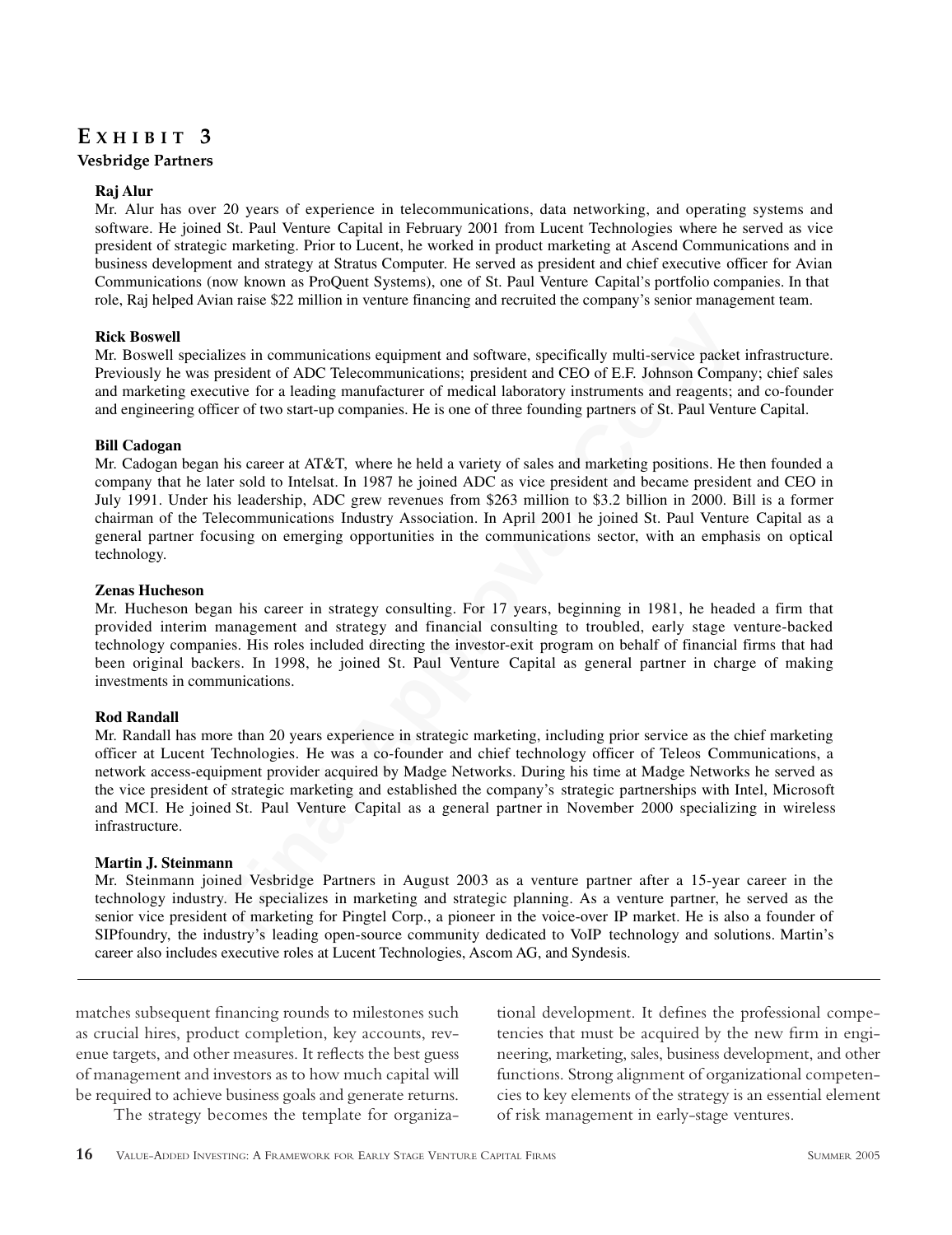# $E$  **XHIBIT** 4 **Areas of Value Creation**

| Area                      | <b>Critical Elements</b>         |
|---------------------------|----------------------------------|
| 1. Strategy/Product       | Product                          |
|                           | Value Proposition                |
|                           | <b>Priority Customer Groups</b>  |
|                           | <b>Channel Strategy</b>          |
|                           | <b>Customer Engagement Model</b> |
|                           | Solution Eco-System              |
|                           | Competition                      |
|                           | <b>Operating Plan</b>            |
| 2. Team                   | Core Technical Team              |
|                           | Department Heads                 |
|                           | <b>CEO</b>                       |
|                           | <b>Board and Advisors</b>        |
|                           | <b>Recruiting Process</b>        |
| 3. Customers/Partnerships | <b>Key Customers</b><br>٠        |
|                           | Corporate Partners               |
| 4. Syndication            | <b>Investor Targets</b><br>٠     |
|                           | <b>Management Pitch</b>          |
|                           | Due Diligence Preparation        |
|                           | Process Management               |
|                           | Structure                        |
| 5. Industry Category      | <b>Industry Analysts</b>         |
|                           | <b>Investment Analysts</b>       |
|                           | Press/Media Pundits              |
| 6. Investor Exit          | <b>Candidate Acquirers</b>       |
|                           | Options (IPO/Sale)               |
|                           | <b>Advisors</b>                  |

While the early stage venture investor's role is to provide input and drive critical thinking, management finally is responsible for executing the strategy. Capable execution requires that the strategy and operating plan are continually updated as market conditions change. The role of the venture capitalist is to reduce management's trial-and-error learning to a minimum. Management has a responsibility to use the long experience of the venture capitalist to learn faster and to make fewer mistakes. Let us take up these seven areas one by one.

*Product.* One of the most important services that the venture capitalist provides is helping management understand how a core technology can be translated into a marketable product or service. Management may become very familiar with a new technology without understanding how it can be commercialized. This translation into a marketable product or service is one of the most important dimensions of the value that the venture capitalist adds.

*Case Example of Product: Granite.* Vesbridge Partners

For exception the company of the metric of the social metric of exercuing Pampament Competition<br> **Final Convergion and the convergion of the convergion of the social Convergion of the Social Convergion of the Social Adviso** was the lead investor in a company called Granite. It developed software sold to telecommunications carriers that enabled the carrier to digitally maintain network inventory. Granite's software object model could digitally represent any network element and its physical and virtual connections to other network elements. The object model incorporated deep domain expertise in networking and was not easily reproduced by other network management software vendors. Prior to Granite, the software model for each network element was separately developed and was difficult to extend as the element evolved. In a calculated gamble, Granite later undertook a major update of its software architecture to extend its competitive lead against established companies and other start-ups. Granite's customers were able to benefit from the new architecture while utilizing existing object models. This preserved significant prior customer investment. Because of its knowledge of software and network management, Vesbridge was able to recognize the value of Granite's robust object model and the strategic importance of a new architecture. Vesbridge played a decisive role in persuading other investors to back Granite's product strategy. Although the company began to generate sales in 1998, Granite knew that its development platform no longer represented a mainstream technology. In August 1999, Vesbridge Partners strongly backed the company's decision to rewrite its software product from the ground up, moving to a state of the art development platform. Granite took an enormous gamble to rewrite its code from scratch while continuing to ship product based on the soon-tobe obsolete platform. Because of its deep knowledge of the industry, Vesbridge Partners understood that this bet was necessary to ensure the long-term attractiveness of Granite's product. Vesbridge also played the decisive role in persuading the other firms that had supplied capital to agree with this strategy. Granite, then, was able to weather the industry-wide downturn of 2001 and emerge with an enhanced portfolio of products. Because Granite's products represented the next-generation architecture, Vesbridge Partners was able to make a very successful exit from the investment.

> *Case Example of Product: Aegis*. Aegis Semiconductor developed a thin film-array technology that was between 5 and 10 times less expensive than the existing technologies and was not easily reproducible. The underlying fundamental technology was applicable not only in telecommunications but also in industrial markets and medical devices. This made the technology exciting for Vesbridge Partners because it could start with one product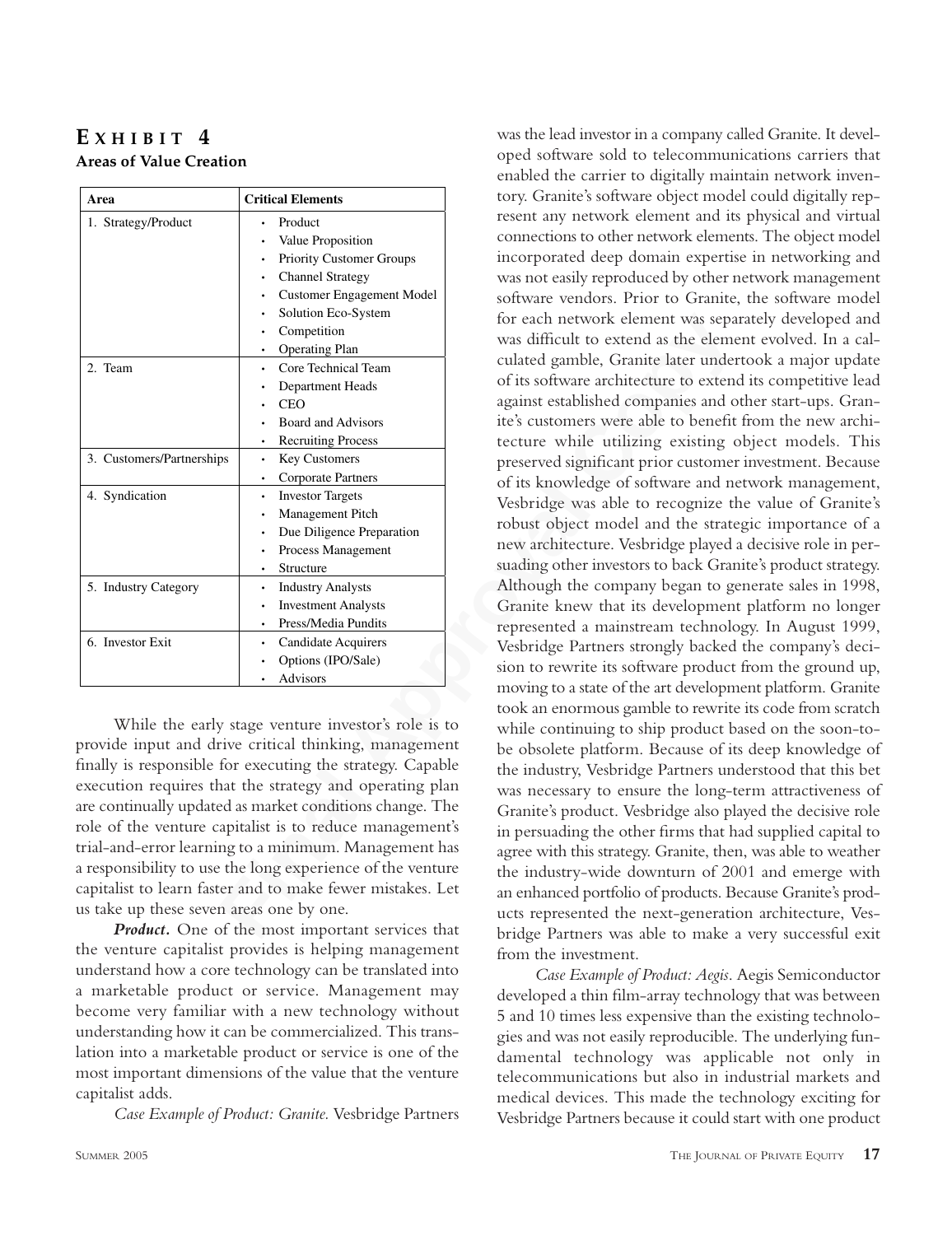# **E XHIBIT 5 Portfolio Company Histories**

#### **Aegis Semiconductor**

This company was founded by a team of scientists at Princeton University in 2000 to commercialize a tunable optical filter technology. This technology was based on active thin-film semiconductors and was first developed for use in telecommunications. Additional applications include non-invasive glucose monitoring, carbon dioxide and carbon monoxide detection, and thermal imaging.

The company was funded with \$1 million in seed capital from YankeeTek Ventures. Vesbridge Partners became the lead investor in the Series A round, having been introduced to the company by YankeeTek. Vesbridge Partners was instrumental in helping Aegis develop a viable product, believing that the telecom market offered the most promising prospects in the short term. With Vesbridge leading the round, the amount raised went from \$2 million to \$15 million. Other investors in this round included Technology Venture Partners and Alta Partners. Vesbridge's presence helped head off reluctance to fund an entity staffed by engineers with no management team in place.

Two more financings took place. A Series B for \$17 million took place in March 2003, and a Series C for \$10 million in May 2004. The funding from these rounds was directed towards further developing the tunable thin film technology and accelerating revenue growth in the telecommunications market.

#### **Granite Systems**

The company was founded in 1993 to provide operations-support-systems consulting to telecommunications providers*.* By 1998, the company was breaking even on annual revenues of \$3 million. To develop a next-generation product with wider appeal, Granite completed its first round of financing in October 1998, raising \$2.6 million from Vesbridge Partners.

The key decision in the company's evolution came in August 1999 when Vesbridge supported Granite's decision to rewrite its software even though it was already selling a serviceable one. Vesbridge Partners was able not only to support this plan but to help sell it to the other venture capital firms who had invested.

n helping Aegis develop a viable product, believing that the telecom market offered helping Aegis develop a viable product, believing this moment offered investors in this round included Technology Venure Partners and Alta Based on a revised business plan that reflected this new software, Granite raised \$20 million in a second financing round in the spring of 2000. The next year, however, as telecom began retrenching, smaller, less well established players were especially hard hit. Vesbridge Partners encouraged the company to preserve its cash while fostering a continued R&D effort. Vesbridge's role paid off when it began to arrange a third-round financing. Just as this round was closing, with the three key investors from the previous round participating, one of the three, Telcordia, stepped in with a higher offer and bought out the other two.

#### **Mahi Networks**

The company was founded in 1999 to provide next-generation optical transport and switching systems with Series-A funding from Sequoia Capital and Benchmark Capital. A Series B and Series C round raised an additional \$105 million with Goldman Sachs, GE, Comdisco, and Rho Ventures. Within three years, the company had spent \$110 million in cash at a rate reaching \$3.5-\$4 million/month. It had engaged in successful customer trials but the product needed considerable R&D to achieve proper deployment.

When it became clear that Mahi needed considerable additional funds to bring the product to market, the CEO worked with Vesbridge to put together a plan to raise an additional \$64 million which included wiping out the prior investors. The company was recapitalized with \$75 million in fresh investment, with Vesbridge and Oak Investors as the two new lead investors. A group of financial investors entered this round because they were convinced the company was on the verge of landing two large accounts. But in the wake of the market crash after September 11 and the after-effects of the earlier excesses in the telecom industry that resulted in carriers stopping their investment, Mahi did not land any accounts at all. Where the company had once expected to hit \$12 million in revenues in 2002 and \$50 million in 2003, the company actually had zero revenue in both years. The industry downturn, however, allowed Vesbridge, as the company's co-lead investors, to acquire the assets of distressed tech start-up companies that were in even worse shape. In June 2004, Mahi acquired Photuris, a supplier of reconfigurable optical add/drop multiplexer systems. Photuris had spent close to \$100 million in R&D but did not land a single key customer and ran out of money. Vesbridge Partners had been following developments at Photuris and when it learned the company was available for sale at bargain-basement prices, it arranged for Mahi to purchase Photuris' assets for a nominal fee. The transaction allowed Mahi to offer two complete product lines with minimal overlap in technology and functionality but sell to the same customer base. Vesbridge arranged for Mahi to receive a further \$75 million investment in order to deploy Photuris products.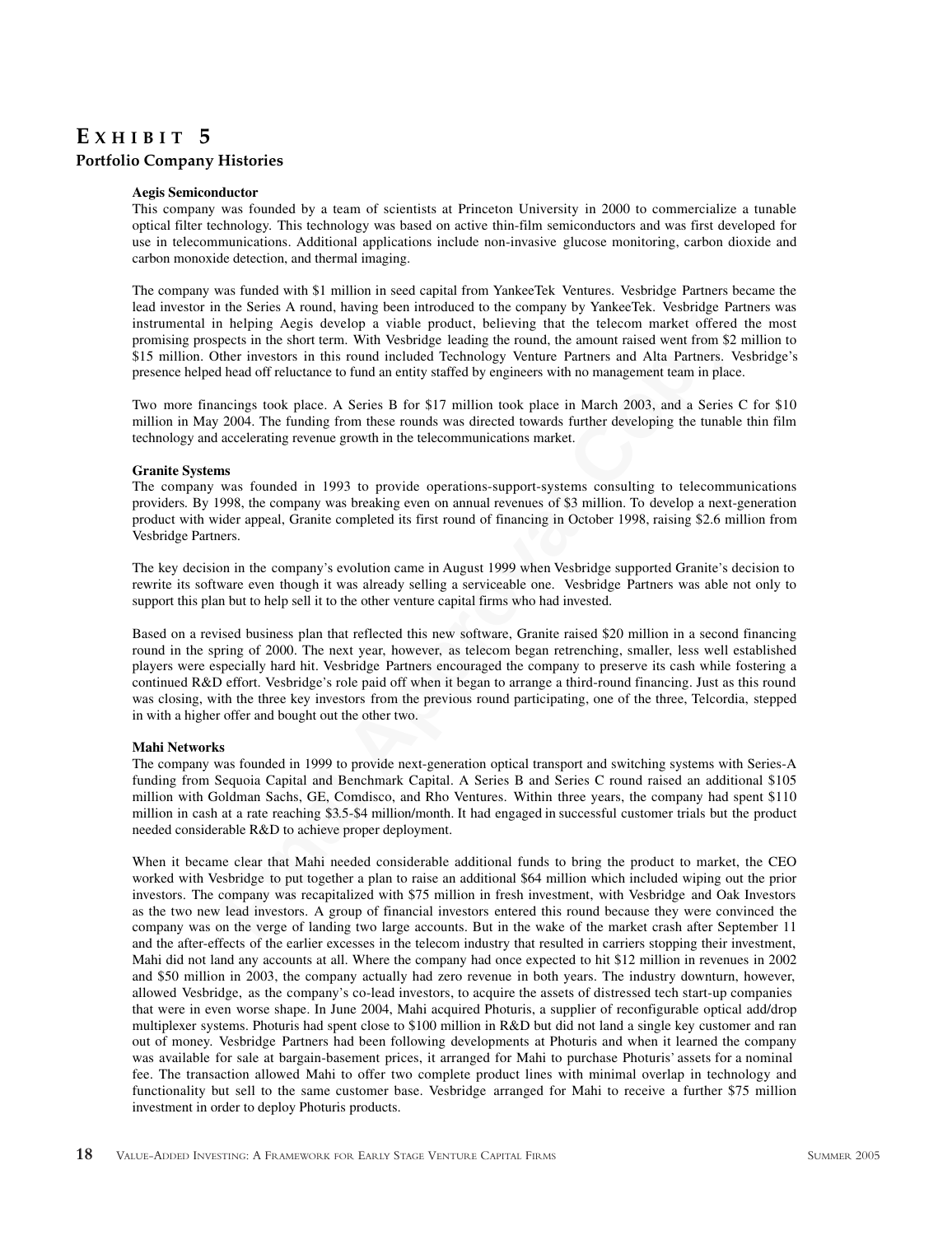# **E XHIBIT 5** (continued) **Portfolio Company Histories**

#### **Metconnex**

This Canadian company was founded by engineers and executives from JDS Uniphase, Nortel Networks, and Alcatel in May 2002 to develop optical modules for building flexible optical networks based on an innovative, wavelength-selective switching technology. The company secured \$700,000 in seed capital from Skypoint Capital, and began product development in the stealth mode, working with several potential customers.

Vesbridge Partners became aware of Metconnex, and several others in the area, via its contacts with a Boston-based venture capital firm already active in Ottawa. Vesbridge Partners was actively looking for Ottawa-based companies, attracted both by their lower cost and significant tax benefits for R&D offered by Canadian and provincial governments. The region also resembled the earlier Boston Corridor, with major universities and companies providing a rich environment for entrepreneurs.

Putting together a viable structure for the first round of financing required accommodating ownership rules and restrictions due to the desire to utilize financial and other advantages of being located in Canada while also making it attractive to major financial players from the U.S. Clearing legal and other requirements to make it workable was a time-consuming process; at the same time, this knowledge would give an edge to Vesbridge Partners when pursuing other similar investments.

In the end, a dual-ownership structure was put in place and the financing round was oversubscribed at \$10.6 million. The transaction closed in January 2004; the participants included Vesbridge Partners and Skypoint Capital as lead investors, with Innovacom (the venture capital arm of France Telecom) and BDC Venture Capital also participating.

#### **Pingtel**

Pingtel was formed in late 1998. It pioneered the market for highly intelligent IP business phones. In 2000 the company introduced the *xpressa* phone which became the leading IP phone in the market.˚Adoption of VoIP took longer than expected, and the *xpressa* phone primarily served the early test and concept validation needs of the nascent industry. Only now is the market beginning to achieve growth leading toward becoming a mass market.

I mm anteraty active in Ottawa. Vesomage ratmes was actively loosing frot Ottawa-based controllar that in the region also resemble the center Boston Corridor, with major universities and the region also resemble the entier As the industry evolves towards a mass market, low-cost manufacturing capacity and global marketing-and-sales capability have outranked engineering expertise as drivers. In 2003 Vesbridge began to reposition Pingtel as a server-side software company providing complete standards-based IP PBX solutions. Pingtel successfully divested its telephone business in 2004 as it focused its efforts on delivering software solutions supporting a variety of standards-compliant hardware.

or market and then branch off into different markets. The company's strategy is to apply the technology first to telecom while simultaneously developing applications to the medical devices, industrial manufacturing, and thermal imaging.

When Vesbridge Partners first looked at the company, it was basically a bootstrapped science project run by Ph.D. scientists and engineers from Princeton University. The team had a concept and some prototype materials but had little idea of how these could be applied to products and markets.

Even before Vesbridge made an investment, it steered Aegis towards developing a product for the telecommunications industry because telecom presented an immediately applicable market. This guidance was based on Vesbridge partner Bill Cadogan's intimate knowledge of telecom's bottleneck points that were ready for a revolutionary cost-cutting technology. His focus helped the

Aegis team commercialize its first product while simultaneously developing a business plan that could be presented to the potential funding sources. Vesbridge Partners eventually led the first investment round.

*Case Example of Product: Mahi.* After investing in Mahi, Vesbridge Partners was actively seeking investments in complementary technology companies when it came across a company called Photuris. Founded by a team of leading optics Ph.D.'s and designers from Bell Labs, Photuris had already spent \$100 million to develop a leadingedge metro optical transport system. Vesbridge Partners invested considerable effort to understand the company's technology and the commercial viability of its products. Vesbridge Partners completed its due diligence and assembled an investor syndicate but at the last minute—because it had doubts whether a sizable market would develop as quickly as the company forecast—Vesbridge Partners backed away from investing. Despite this setback, Photuris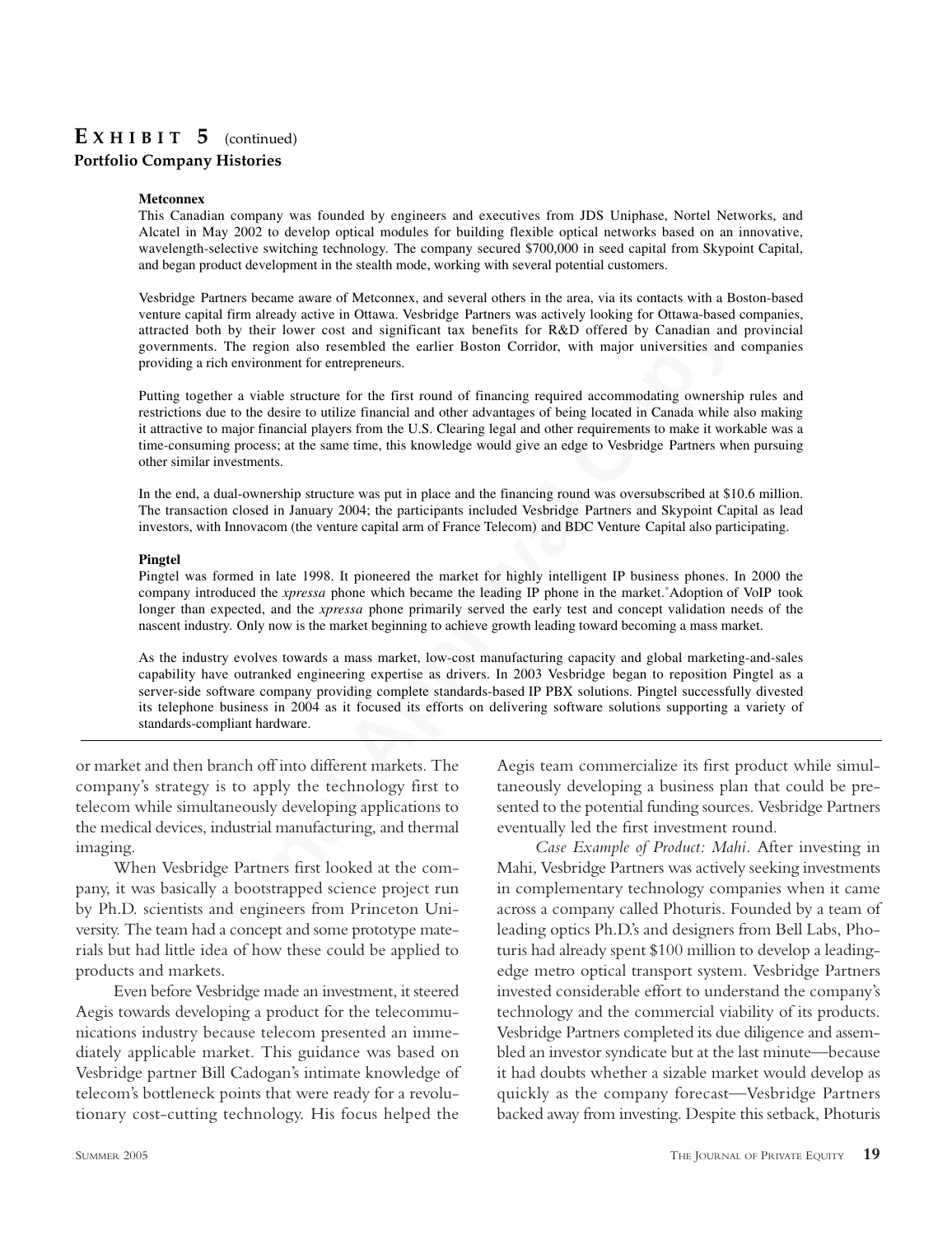thought so highly of Bill Cadogan that he was invited to join the board to add value to the company's overall strategic direction.

Several months later, Photuris' founders indicated they were going to shut down the company because a commercializable product did not seem imminent. Vesbridge Partners recognized the value that Photuris' R&D could mean for Mahi and arranged for Mahi to cheaply acquire assets that took four years and \$100 million to develop. Because it would be expensive to absorb Photuris, Vesbridge asked Mahi to raise an additional \$75 million and used its due diligence on Photuris to help Mahi do so expeditiously.

The Photuris acquisition increased Mahi's chances of success because it could now offer two complementary product lines. At this point, the Photuris-originated product is not an immediate success but has generated considerable interest from the equipment vendors. The market for each product could be over \$100 million annually three to five years from now. Because of the expected convergence of two emerging lines of technology, Vesbridge knew the company would function well. Mahi would never have been able to acquire Photuris without Vesbridge. The acquisition of Photuris for a tiny fraction of paid in capital made Mahi a much more robust asset, helping it to secure its future.

*Value Proposition.* The value proposition is what is emphasized about the product to sell it to a given set of customers into a defined set of applications through a specified channel and against defined competitors. This is where the venture capitalist needs to envision how the technology can be applied and sold.

*Priority Customer Groups.* Because early stage venture capitalists work with their portfolio companies to conduct rigorous market research, they learn which customers need to be reached first so that the company can establish its footing in the market and earn a reputation that will enable it to sell to other customers in that market segment.

*Case Example of Priority Customer Groups: Granite.* Through his own experience and extensive market research, Zenas Hucheson, a Vesbridge partner, helped Granite's management understand that it was easier to close a sale with an emerging wireline carrier than with an established carrier. Granite focused its product and sales efforts on the emerging carrier market with a particular focus on international customers whose software needs were not mission critical. From there, Granite moved into wireless carriers before establishing itself with

Tier 1 carriers. Acquiring Telecom Italia as a customer was a key maturing point for Granite because it proved the company could successfully meet the needs of Tier 1 carriers and gave Granite a platform from which to pursue other remaining Tier 1 carriers such as SBC. Had Granite tried to pursue SBC from the start, it would not likely have been successful and would very likely have squandered resources without generating revenues.

*Channel Strategy.* A company also needs to identify the channel strategy for reaching each of its market segments. An example would be augmenting direct sales with system integrator relationships, where the company serves as a sub-contractor to a firm like Accenture which has the overall responsibility for satisfying the customer. Granite gained a few smaller system integrator relationships but was unable to crack into the major system integrators such as Accenture, Gemini, and SAIC because its CEO did not make a sufficiently aggressive effort, allowing a competitor to beat them out.

would be expensive to absorb Pho-<br>
Mahi to raise an additional 875 mil-<br>
ments. An example would be augment<br>
dilgence on Photuris to help Mahi<br>
ments. An example would be augment<br>
dilgence on Photuris to help Mahi<br>
system *Customer Engagement Model.* The customer engagement model explains where revenues develop and how customer relationships develop over time. Every major account has a natural process of engagement, and because the venture capitalist usually understands this better than the portfolio company, the venture capitalist can help set up the appropriate infrastructure for the company to support in engaging major clients. The customer engagement model often begins by selling to an autonomous group within a major customer whose work is not considered mission critical. The seller works that relationship over time by continually increasing the scope and scale of what it offers to demonstrate the capability of its service or product. Eventually the product or service is deployed in a mission-critical way throughout the entire customer's operations.

*Case Example of Customer Engagement Model: Granite.* Vesbridge Partners helped Granite fine-tune how to engage with particular clients in order to develop longstanding relationships. Zenas showed how a small order (in dollar value) in the first year could lead to a larger order the second year, with a corporate-wide licensing agreement coming in the third year. Building credibility with the customer that the software works as promised, that customer support is available, and that a start-up company will indeed be around, is required before a customer is willing to make ever-larger purchases. Such an effort requires a multi-year engagement model. Zenas helped Granite see that building such credibility over time would lead to a larger order rather than squandering resources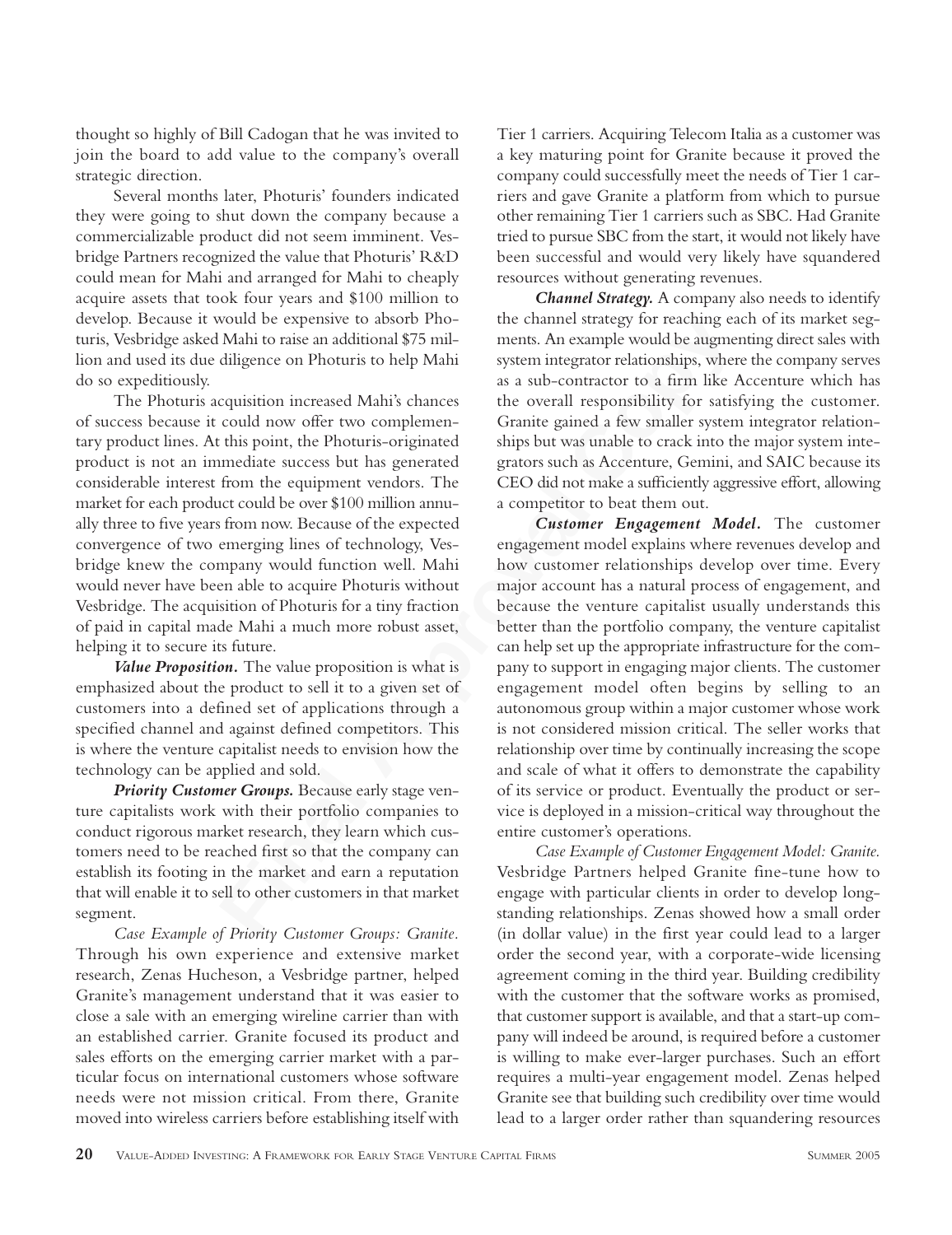shooting for such an order in year one.

*Solution Eco-System.* Many products and services offered by start-up ventures address niches in the market where, without a complementary product or service supplied by another vendor, the customer may not be willing to do business with either company because each company's product or service represents only a portion of the end user's needs. By partnering, the two companies could create a competitive advantage and obtain synergistic benefits over and above what they could realize working alone. Such related companies are part of the same economic system or eco-system. An example of a solution ecosystem is PictureTel's small-group, video-conferencing systems which are effective only with a fast, reliable data service. AT&T which offered such data service needed to partner with PictureTel because without video-conferencing systems, fast, reliable data service was not needed. In terms of meeting the customer's needs, PictureTel and AT&T were part of the same solution eco-system.

Solution eco-systems require careful thought. The best partner is often difficult to identify because technologies are evolving in ways that make it hard to see the full picture. The venture capitalist is usually far better positioned than management to recognize partnering opportunities and identify suitable allies.

that they could realize working alone. bridge Partners focuses on enterprisions are principle and voice-over IP, always looking for the same promotion and voice-over IP, always looking for the same of a solution eco-<br>provi *Case Example of Solution Eco-System: Pingtel.* Vesbridge Partners believed that voice-over IP was shifting away from a vertically integrated market in which each vendor offered proprietary call control, to one in which hardware and software components from different vendors could be seamlessly integrated. Vesbridge hoped to speed up this shift by working closely with Pingtel to make its crucial session initiation protocol software available as open source. Having Pingtel's software be available on an open-source basis makes an eco-system of phone manufacturers a crucial ingredient to Pingtel's expected success. Vesbridge saw that the creation of such an eco-system was driven by the public IP telephony market and concluded that this market could be leveraged into the enterprise market. If Vesbridge were unsuccessful in establishing Pingtel's open-source software as an industry standard, established vendors would be able to keep control of the availability of end points capable of serving as interoperable solution components in a modularized market—and Pingtel would need to rethink its strategy.

By pushing Pingtel to make its software available on an open-source basis to every single component manufacturer in the voice-over IP business sector, Vesbridge believes it can leverage Pingtel's strengths in software

without having to become a low-cost commodity manufacturer of telephones. Vesbridge understood better than Pingtel that by controlling the software on an open-source basis, the rise of numerous solution eco-systems within the industry would be to Pingtel's benefit.

*Competition.* Early stage venture investors tend to cluster their investments so that they are related in terms of applying domains of technology to well-understood needs of a particular set of customers. For example, Vesbridge Partners focuses on enterprise data-management and voice-over IP, always looking for technologies that provide improved ways of addressing these two needs of the telecommunications sector. This way of thematizing investments allows the venture capital firm to leverage its industry contacts and expertise. The best clusters for such investing are application domains where the market for the technology is rapidly growing and where the technology is rapidly innovating. Venture capitalists who cluster their investments will usually have a better understanding of the competition than any executives in their portfolio company.

An accurate read of the competitive landscape requires the venture capitalist to have a strong working relationship with the CTOs and CEOs of each company in his portfolio. Ideally nothing important happens in an industry without the venture capitalist hearing about it. Developing outside sources that go beyond what management teams know is an important way of understanding the competition. Venture capitalists must do this well if they are to add value to their portfolio companies.

*Operating Plan*. Operating plans are pro-forma financials supplemented with a detailed analysis of what the company will do to generate expected revenues and what the associated costs are to execute the venture's corporate strategy, including, for example, the timing and number of new employees needed to be hired. Larger, more established businesses typically have well-thoughtout operating plans. Because good venture capitalists frequently have deep sector experience, they are able to help their portfolio companies to build detailed and informative operating plans. Most portfolio companies are rarely able to do this without the aid of their venture capitalists. The venture capitalist may have a more realistic understanding of the coming year's revenues and expenses and how these expectations require the company to be managed than any of the actual management team.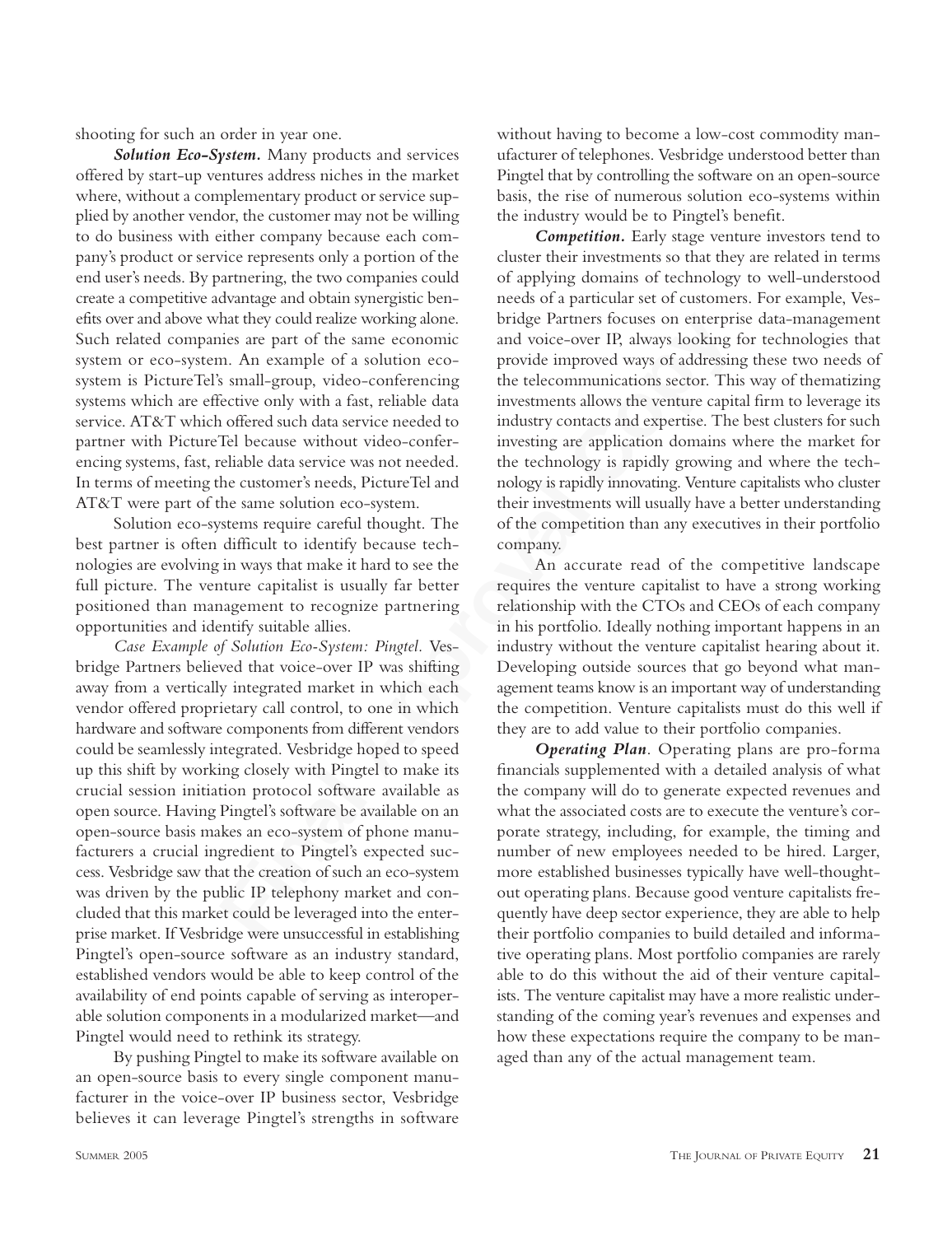# **Value Lever 2: Team**

Building strong management teams is at the heart of value creation and risk reduction in early-stage venture capital. Great strategy has little value if the company lacks the core competencies and leadership to execute the plan. Venture capitalists often spend one-third or more of their time recruiting management teams whose expertise and capability helps convince Series B investors that the company has a viable future. A strong management team in place during the early stage of a venture's growth can make the difference between a  $2\times$  and a  $5\times$  multiple in the pricing of a Series B round. Building management teams includes recruiting industry experts and experienced entrepreneurs to become members of the board of directors and technical advisory boards of portfolio companies. Seed- and early-stage investing starts with a strong core technical team and then adds strategic marketing talent, strong outside board members, and recognized industry leaders to the management team and technical advisory board.

*Department Heads.* The role of a CTO is to articulate a technology vision that addresses evolving market needs. The CTO oversees a core development team building the prototype of a viable product or service. The CTO is the core of management team-building and he or she is often brought in by the venture capitalist soon after the venture receives its original Series A financing. (During this stage, the venture's CEO may be nothing more than a figurehead to be replaced at the appropriate time.)

Once the company is on the path toward a commercially-viable product or service, a vice president of strategic marketing is hired to define how the technical vision bears on generating revenues. The marketing vice president identifies likely customers and lays the groundwork for reaching these customers in terms of sales channels, pricing, likely competitors, and so on. Many experienced venture capitalists believe that understanding and developing the company's sales and marketing capability early on is as important as developing the technology. With the CTO and core development team and strategic marketing capability in place, the Series B valuation can be higher.

*Case Example of Department Heads: Pingtel.* Martin Steinmann, a Vesbridge partner with an expertise in strategic marketing for the technology industry, served as the senior vice president of marketing for Pingtel, a pioneer in the voice-over IP market. In this role he spearheaded many of the initiatives described in this article under Industry Category, including helping to form SIPfoundry, the industry's leading open-source community dedicated to VoIP technology and solutions.

A sales force is added just before field testing of the product begins with key customers.

*Case Example of Department Heads: Mahi*. When Mahi Networks needed a management team, Bill Cadogan turned to a number of executives who worked for him in previous positions to fill those needs. He hired the vice president of sales, the vice president of software engineering, and the company's regional heads. Bill is especially strong at hiring strong technology salesmen, as his career in telecommunications has been on the sales and marketing side. Bill's network and reputation allowed Mahi to attract a caliber of executives who might have been unlikely to work for this early-stage venture.

*CEO.* Start-up ventures can often get by for a long time without a CEO, relying instead on their CTO and CFO. Until the company requires a permanent CEO, which is usually before a Series B round, a venture capitalist with operating experience may run the company. Hiring an experienced, well-respected CEO can substantially improve the pricing on the Series B round. Helping the company find a capable CEO is one of the most important value-adding functions a venture capitalist can provide a portfolio company.

Find management team in previus positions to fill those needs<br>of a venture's growth can<br>president of sales, the vice president<br>extrema a 2× and a 5× multiple in neering, and the company's regional<br>diaty stage of a venture' In other cases, the venture capitalist may have funded a venture with an inexperienced first-time CEO. The venture capitalist will often provide the CEO with coaching. Furthermore, as the company evolves, the venture capitalist may decide that it needs a new CEO with a skill set better suited to the company's evolving needs. Some otherwise capable CEOs do not do well when the company grows too large for them to maintain a comfortable span of control and will need to be replaced. An experienced venture capitalist who has worked with many start-ups and who himself has deep operating experience will have the judgment to know when such a change is required and how to bring it about in a way that minimizes the bruised feelings of the outgoing CEO. The venture capitalist accelerates the success of the venture by accelerating the CEO's learning curve.

> *Case Example of CEO: Aegis*. The CEO of Aegis Semiconductor founded the company at age 28 with almost no experience in management. Bill Cadogan, by contrast, had spent 20 years starting and running technology companies. As Aegis Semiconductor's lead investor, Bill worked with the CEO to think through various orga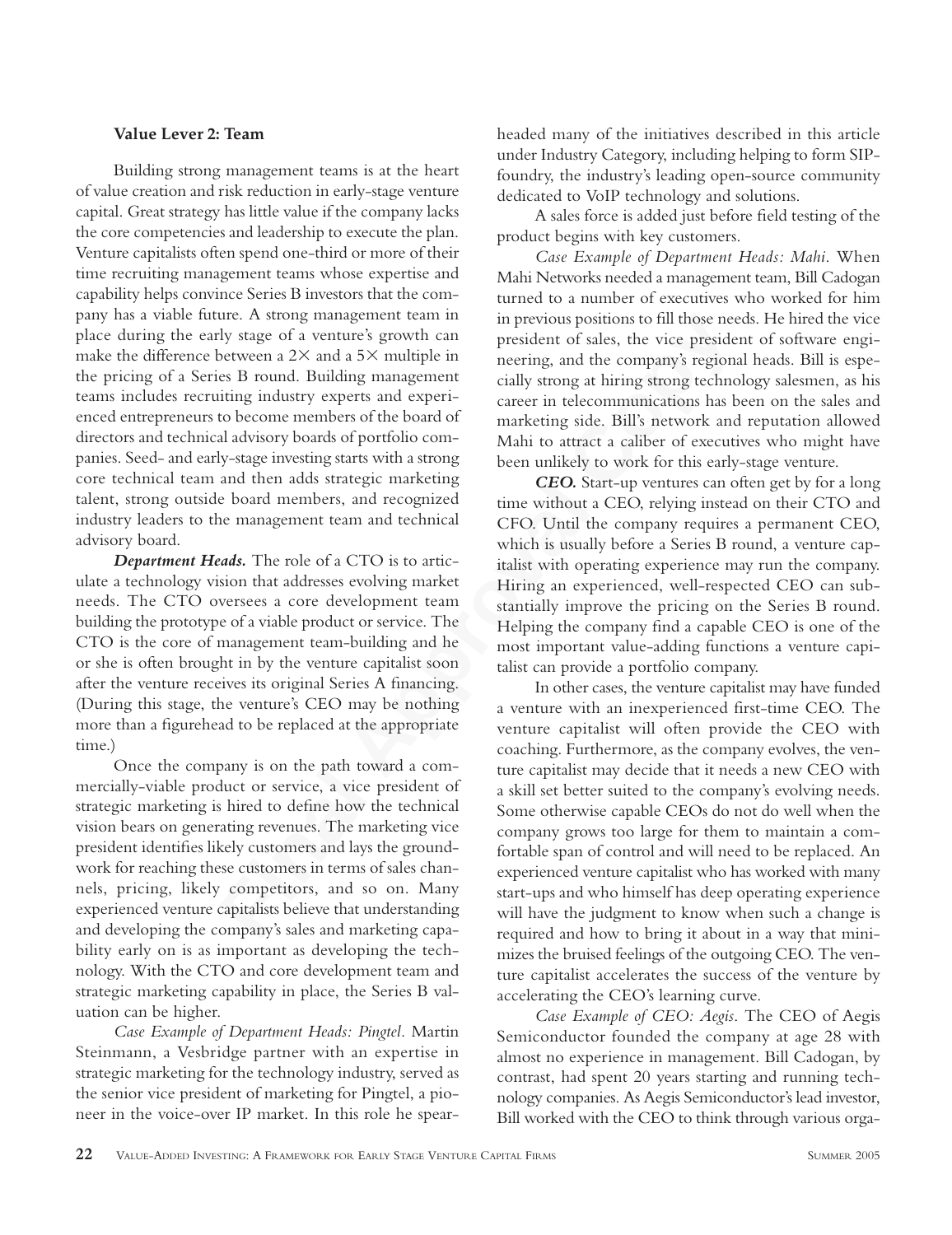nizational and management issues in which the CEO had no experience. Bill was particularly helpful in pushing the CEO to think more in terms of sales and strategy and less in terms of technology. Bill's perspective helps firsttime entrepreneurs avoid beginner's mistakes. In the case of Aegis Semiconductor, Bill correctly pointed out that the CEO was more interested in technology than in sales and convinced him to step aside to find a replacement CEO whose skills and interests were more closely aligned with the needs of the company.

Often a venture capitalist who is a senior industry veteran can step in when building the company requires skills or energy beyond what the existing CEO can provide.

company. The complete from an enterptise to a company coinceant the exists and equiderating the company requires skills to reflect this shift. FIGEO can provide. For the pass is wears, Vesbridge Cord and the exists paramet *Case Example of CEO: Mahi.* In October 2004, Bill Cadogan stepped in to replace Mahi's CEO who left abruptly. Mahi had previously focused its marketing on smaller regional telecom providers and its sales efforts to gain industry heavyweights as customers had never been successful. Because Bill had earlier built ADC Telecommunications into a telecom powerhouse, he was the ideal CEO if Mahi were to live up to expectations as he had contacts and credibility with key customers. Bill expects to work closely with Mahi's sales and marketing force to win business from top carriers while also forming partnerships with vendors in the same eco-system to jointly call on these same customers. Bill also has the deep operating experience to help Mahi cut costs, which was also important as Mahi's burn rate was still high. One of the ways venture capitalists can add value is when they have operating experience that can be deployed on behalf of their portfolio companies on literally 24-hour notice. In many cases, the venture capitalist coming in as CEO is far more capable than the person he is replacing.

*Board and Advisors.* A start-up technology company typically begins with a technical advisory board and gets a formal board of directors only after there has been an institutional investing round. The technical advisory board will often work with the company's core technical team to explore issues related to the interplay between a technology and the needs of the market such as improving a product or service concept by identifying important attributes that customers are likely to value and that can be designed in at early stages of a product's development. A well-connected technical advisory board can provide introductions to key decision makers at potential customers or distributors.

*Recruiting Process.* Attracting first-rate experienced and engineering/scientific talent into an early-stage venture is a key element of a venture capitalist's skill set. The better the reputation of the venture capitalist, the easier it is to attract high-quality talent to one of his or her portfolio companies. Earlier we referred to Bill Cadogan's excellent industry reputation as a way for Mahi Networks to attract executives the company would have had a hard time getting otherwise.

If the portfolio company shifts its strategy, then its management team will likely also need to be realigned. A change in focus from one kind of customer to another, for example, from an enterprise to a carrier may require that the sales and engineering organizations be re-tooled to reflect this shift.

For the past six years, Vesbridge has invested heavily in improving how it recruits management teams into its portfolio companies. It understands better than most venture capitalists how corporate strategy drives management roles and competencies. The company's stage of organizational development, its product, its strategy, its competition, priority customer targets, sales channels—all bear on the specific workplace demands of an executive role and influence the differential strengths and attributes desired in an executive filling that role. This approach reflects the idea that the functional skills required in an executive role change as the company changes. Thinking about a company's strategy and operating conditions in an explicit way allows Vesbridge Partners to target executives who have the background and functional skills needed at a particular point in the company's development. By understanding exactly the link between corporate strategy and management competencies Vesbridge Partners knows exactly when to make key hiring (and firing) decisions.

Taking this thinking even deeper, Vesbridge Partners has worked with Dr. Leslie Pratch, the author and a clinical psychologist with a background in corporate strategy and finance, to explore whether executives who have the desired competencies also have the resiliency to deploy them. This allows Vesbridge to think systematically about the kinds of personality attributes that bear on an executive's workplace performance especially in conditions of high stress. For example, in a recent study on the psychological characteristics of successful CEOs of ventures funded by private equity, there were many personality, familial, and social factors associated with successful leadership (Pratch and Jacobowitz [2004]). However, this and other research showed the importance of matching the particular culture of an organization with the various personality characteristics of the leader and his or her associates (Pratch and Jacobowitz [1998]; Pratch and Levinson [2001]).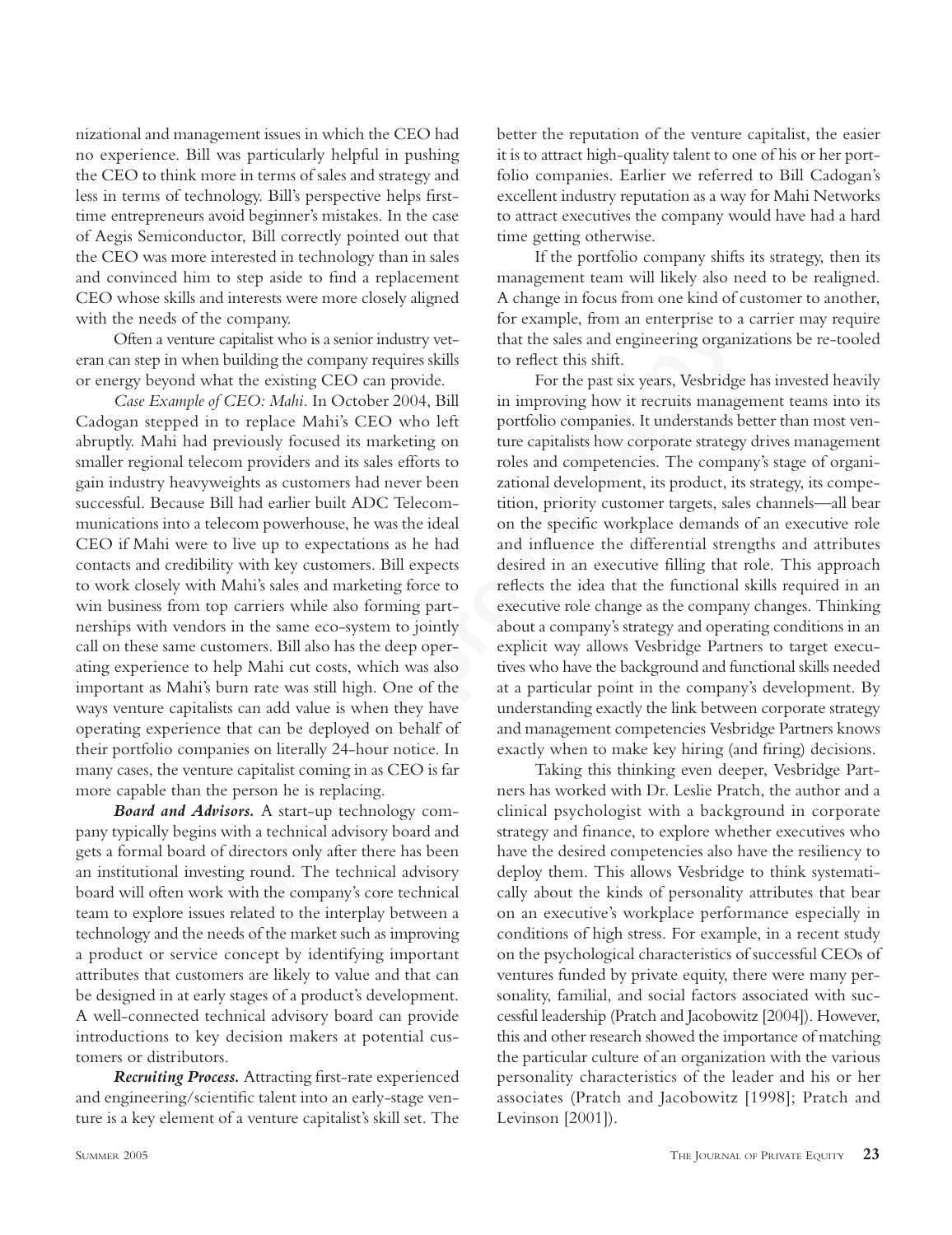A Vesbridge Partners' framework for management team-building will be presented in depth in a future article.

## **Value Lever 3: Customers/Partnerships**

Active business development by venture capitalists on behalf of their portfolio companies is a key element of value-added investing as it both creates value and reduces investment risk. Venture capitalists create value by introducing their portfolio companies to end-user customers and corporate partners. Start-up companies have neither the reputation in the market nor the resources that are required to gain easy access to the decision makers at important potential end-user customers. Customers who balk at considering the portfolio company's technology may be willing to consider it if the company has a relationship with a highly regarded venture capitalist. The greater the company's ability to use the venture capitalist's contacts and reputation to grow revenues, the higher its valuations in subsequent rounds of financing. This, in turn, will lead to an earlier and more highly valued investor exit.

or orticolic comparais to end-user cus-<br>
partners. Start-up comparies have do appretens as poetern as a poetern<br>
partners. Start-up comparies have unable to get in the door. Because<br>
in interactive row the decision makers Venture capitalists who invest in early stage technology ventures can help their portfolio companies gain access to and credibility with major customers. For a company with few or no revenues, the most important value a venture capitalist can add is to introduce strategic customers to the company's products and services, and a savvy investor will devote considerable time to this effort. Generally speaking, the larger a company's sales force, the more its customers and the greater its revenues. But startups cannot afford to hire lots of well-connected salesmen. It is nearly impossible for a telecom start-up to make a sales call on the CTO of Verizon, for example. No important decision maker at a large carrier will take such a sales call. That CTO, however, will take such a call from Bill Cadogan because that CTO knows and trusts Bill. Bill, for example, introduced Mahi Networks to Bell South, British Telecom, and AT&T, all of which could become significant customers for Mahi, none of which would begin significant negotiations with Mahi without the credibility established by a well-respected, seasoned, industry veteran investor.

One important ancillary benefit of introducing important customers to a portfolio company is that the venture capitalist gains a second opinion on the merits of a portfolio company's technology and perhaps the quality of its management. This provides ongoing due diligence which in turn reduces the venture capitalist's investment

risk. By continually monitoring how the portfolio company and its technology are perceived in the market, the venture capitalist has a back-channel way of confirming what management asserts about its performance. It also helps the venture capitalist understand how to strengthen the company's value proposition and more accurately target strategic customers.

*Case Example of Customers: Crescent.* When Crescent, a former Vesbridge Partners portfolio company, tried to approach British Telecom as a potential customer, it was unable to get in the door. Because Zenas had a strong relationship with British Telecom, he was able to facilitate an introduction. Zenas' long conversations with key executives at British Telecom supplied him with a great deal of competitive information indicating that Crescent's technology was perceived as weak in the market. In particular, Zenas learned that Crescent's technology was not sufficiently differentiated from Cisco, a far more established supplier. Even worse, Crescent's technology did not support RSC 2547, a routing standard within the industry. As a result of these conversations, Zenas decided to not supply Crescent with additional capital, pulling out from what clearly became an unpromising venture. The company later shut down. This is an example of venture capitalists learning something about the company that drives a decision whether to invest or not.

A venture capitalist can sometimes create value for a portfolio company by inducing an end-user customer to compel an incumbent supplier to make the portfolio company's technology an integral element of the product or service the supplier offers the end user. This is especially important in telecommunications where industry giants are reluctant to make a \$100 million investment in a leading-edge technology offered by a start-up with tiny revenues and a handful of employees. A company like Verizon would much prefer that a start-up like Mahi partner with a supplier like Cisco as a way to ensure that Mahi can deliver as promised. While such a joint venture is obviously in Mahi's interest, it is the venture capitalist's relationship with Verizon that leads to Verizon making this demand on one of its suppliers. For example, owing to Vesbridge Partners' efforts, a leading telecom incumbent has been recommending Mahi to partner with one of its established vendors.

In other cases, a venture capitalist can foster partnerships between two portfolio companies that allow them to gain business from customers that neither of them would get working independently.

*Case Example of Partnerships: Granite.* Granite learned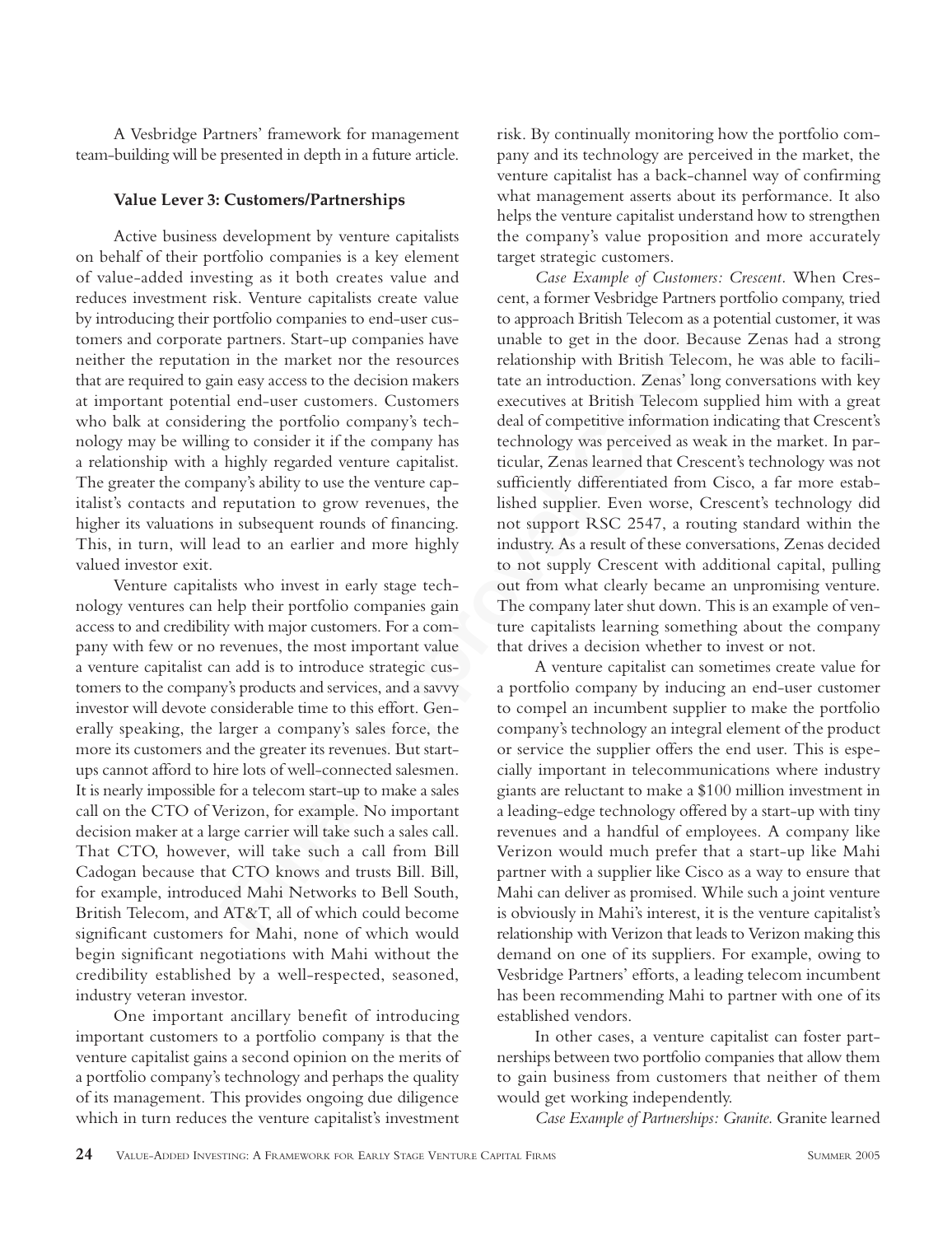through Zenas that a Vesbridge Partners portfolio company called Object of X had a mapping visualization technology that would enable Granite's software to work more efficiently. Granite and Object of X formed a technical partnership that enabled Granite to incorporate Object of X technology in what it offered customers who were reluctant to buy from Granite without the kind of technology Object of X provided. Granite's partnership with Object of X enabled both portfolio companies to dramatically grow their revenues.

## **Value Lever 4: Investor Syndication**

The key lesson of the 2001 to 2003 venture downturn was that strong investor syndicates are essential to managing investment risk. Few early-stage VCs escaped the nightmare of having a solid company backed by a weak venture syndicate that could not fund the company to sustained cash flow-positive operations. The development, care, and feeding of investor syndicates—corporate investors and other venture capital firms—is an essential element of value-added investing.

From the state of course, in a fast-moving work<br>influences and inside developments<br>that the state of the 2001 to 2003 venture down-<br>product unattractive for further developments<br>investor syndicates are essential to open up Vesbridge has learned a great deal about developing strong investor syndicates over a series of venture financing rounds. It has developed a repeatable process to reduce the risks associated with follow-on financing rounds. In general this process can be grouped into three main steps. The first step is to "start with a good investor team," one in which the co-investors collaborate well and share the workload in building the company. Strong prior working relationships are helpful (though not essential). The second step is to know the market: some firms only lead Series A deals in certain industry sectors while others primarily invest in Series B and later deals with complete management teams and revenue run rates of at least \$2 million per quarter. The third step implements a strong funding process with the following components: financing strategy (size of raise, expected pricing, etc.); targeted investor list (stage and role appropriate); a compelling investor pitch; an updated and detailed due diligence book; and schedule of regular meetings between the management team and current investors to review progress and make changes as new things are learned. Finally, the lead investor runs the term-sheet negotiations, balancing the needs of new investors, current investors, and the management team. Strong execution is more than half the battle in fund raising.

*Investor Targets.* One of the most important features of setting up and running an effective investor syndicate is to agree in advance on a set of investor targets. These should match the conditions of a funding round to the milestones that the company management undertakes to achieve. Typical conditions include the progress with product development (fully functioning prototype, firstgeneration product that meets customer's requirements), marketing (concluded agreements with key clients), sales (revenues, number of customers), on one hand, and funding commitments, on the other hand.

Of course, in a fast-moving world, various outside influences and inside developments will inevitably affect this process. The market development may make the product unattractive for further development even if the company lived up to its promises. Other avenues may open up both due to a market shift and an unpredictable event, such as a competing outfit coming up for sale or liquidation. In these situations, a solid continuing two-way working relationship between company management and the investor syndicate is of utmost importance. Being able to adjust on the run implies trust in each other and commitment to success of the company.

*Management Pitch.* A lead investor may play an important role in supporting management efforts during fund-raising rounds. Obviously, the investor's role will be affected greatly by such factors as experience of the management team, current availability of funds overall and for a specific market segment (i.e., how "hot" it is), and the experience, abilities, and style of the lead investor representatives involved.

*Due Diligence Preparation.* A lead investor typically plays a key role in performing due diligence work not just for itself, but also for the whole investment group. The quality of data gathered, covering everything from the target market size and its projected evolution to the quality of engineering and management teams, will play a key role in making the final decision on suitability of the proposed investment. Lead investor's reputation within the venture capital community will ride on the quality of its due diligence work, a major factor in access to future attractive deals and therefore investment returns.

*Case Example of Supporting Role in Management Pitch: Mahi.* With the market downturn in 2001, Mahi had to refocus its fund-raising efforts. Bill Cadogan and Raj Alur, two Vesbridge partners, talked to carriers and other major customers to build their understanding of how the company could perform. Despite the view among many venture capital players that the telecom industry was gone forever, Bill and Raj believed that the industry would revive in three to four years and that a reinvigorated Mahi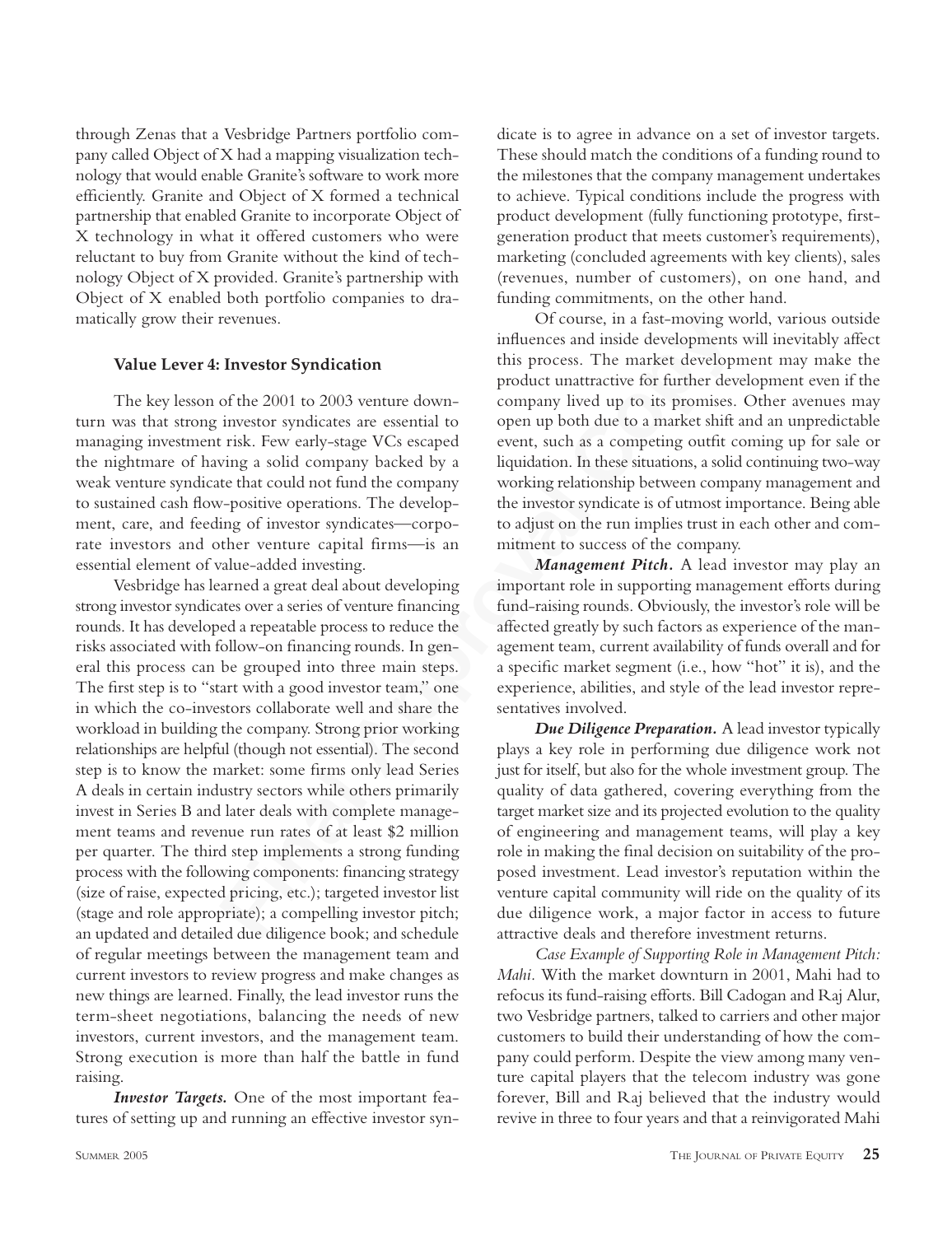would be well situated to be a powerful player. They amassed a wealth of material that could help the management team present a powerful case to other interested investors. That material included information about the product, the market, the financials, as well as an analysis of the competition. With Vesbridge Partners proposing making a \$10 million investment, Mahi's CEO looked to build a syndicate for the other \$40 million the company needed. Vesbridge Partners pitched potential investors, sending them its due diligence binder and making the case for an investment in Mahi. Mahi eventually closed the round at \$75 million at a time when most venture investors were pulling out of telecom. Without Vesbridge Partners' reputation and willingness to make a powerful case on behalf of Mahi, the company would have not been likely to be able to raise as much money as it did.

e diligence binder and making the are structing *Ssate.* When setting the condenties and the particulation at a time when most venture the various legal, accounting, and ta in the various legal, correct the various legal *Process Management.* A lead investor will always play a key role in managing the syndication process. It is up to him to sharpen the management pitch for funding, package it into an acceptable format reflected in a term sheet, and then present it, or at least assist in presenting it, to the target audience of fellow venture capital firms, large institutional investors, and sometimes venture capital arms of major players in the industry interested in staying abreast of new developments. In the process, the lead investor has to balance interests of current investors, sometimes from several investment rounds, targeted funding sources, and current management. As a result, integrity, reputation, and ability to hold a disparate group of interested parties together during this process is what distinguishes a true leader in the industry from secondary players.

*Case Example of Process Management: Aegis.* Aegis was originally seed funded by YankeeTek Ventures, a small VC firm in Boston. The partner at that firm used to work for Bill Cadogan at ADC Telecom. The company had the feel of a science project bootstrap—a great concept but with management having very little understanding of any vertical market. Vesbridge Partners steered it to develop its first product for the telecom market. When Vesbridge Partners announced its intent to fund the company, at least three other investors came in to join the syndicate.

Aegis was a difficult company to get funded because it was run by a group of scientists with no industry experience. Bill guided the company to focus on applying its technology to the telecom market. His willingness to offer the company a term sheet for a round of financing represented a statement of Vesbridge Partners' confidence in

the company. Bill's track record of having successfully built large companies gave other investors the confidence to join the Aegis syndicate. Within two weeks of Vesbridge Partners announcing its investment in Aegis, the syndicate was complete. Aegis first sought \$2 million and wound up raising \$15 million primarily through Bill's vote of confidence. Later, Bill again helped the company through two more rounds of financing with the existing investor group.

*Structuring Issues.* When setting up a start-up company, a venture capitalist needs to pay close attention to the various legal, accounting, and tax matters. A correct legal, financial, and management structure should accommodate all current and many future needs of the investing companies and the original owners, making subsequent financing rounds and a variety of exit strategies easier to execute. While in itself it is not a guarantee of eventual success, a correctly structured entity adds value to investors by providing proper flexibility and taking advantage of available resources such as R&D grants and tax rebates, preferential export funding, local grants and loans, to name just a few. In addition, one can take advantage of the structure once it is set up and developed over the life of one project and apply this knowledge to new projects.

*Case Example of Structuring: Metconnex.* In looking to expand outside its Boston/Silicon Valley focus, Vesbridge Partners came across Metconnex, an early-stage start-up in Canada. Structuring an investment in this company involved complicated cross-border issues. Vesbridge Partners created a Delaware corporation as a parallel legal entity so that U.S. investors could buy U.S.-registered shares while Canadian investors bought Canadian shares. Such a dual stock structure was important in case of a sale or IPO as well as to avoid double taxation of U.S. investors. For Metconnex to enjoy a Canadian tax break for its R&D expenses, the company needed to be a Canadian corporation with majority Canadian ownership. The need for U.S.-registered shares becomes apparent if the company files for an IPO and needs to attract U.S. investors and those investors will not subscribe to an issue that is traded on the Canadian stock exchange. The net benefit of a dual stock structure of Canadian and U.S. shares is that the Canadian shares allow the company to enjoy Canadian tax breaks while the U.S. shares allow the company to attract U.S. investors should the company go public via an IPO. Such a dual stock structure, while complicated and expensive to arrange, will greatly benefit Metconnex by making it more attractive for subsequent new investors to come in.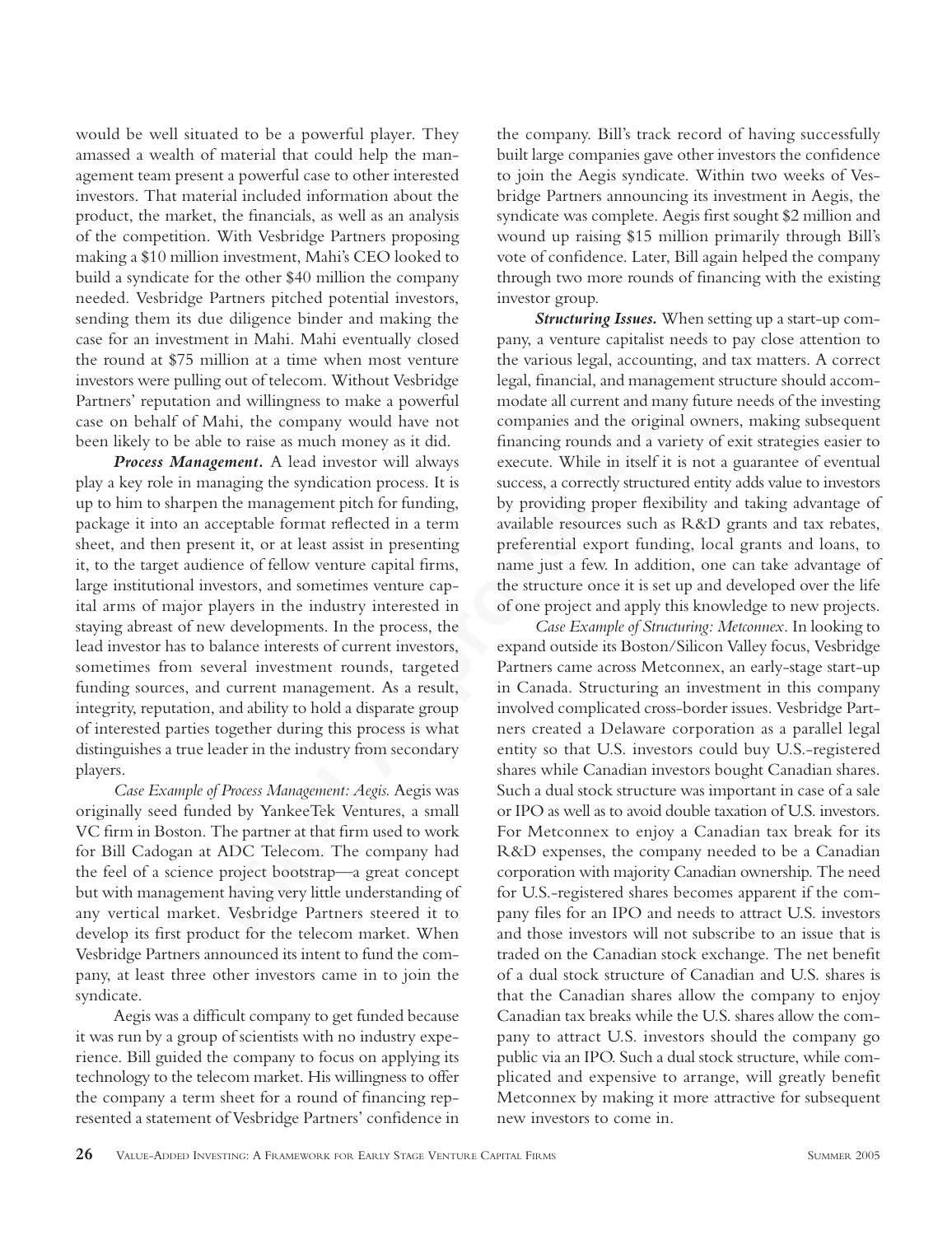*Case Example of Structuring: Mahi.* During the telecom downturn of 2001, when it was nearly impossible to interest new investors, Vesbridge Partners co-led a recapitalization round that saved the company. The Series C financing was a restructuring that wiped out the company's prior investors. Mahi started afresh with a new capital structure. (Troubled companies more commonly went out of business during this period.) This transaction was one of the first deals in the venture capital industry that featured such an extreme down-round financing and was one of the biggest recapitalizations in the history of telecom. Vesbridge Partners played the leading role to pull together a new syndicate that recapitalized the company. Because extreme down rounds of this sort had never before been structured, Vesbridge needed to do a considerable amount of working the deal to evolve a model for recapitalizing the company. This model has subsequently become an industry standard.

Vesbridge, which had not been one of the original investors, was able to acquire a stake in the reorganized Mahi on extremely favorable terms. Vesbridge recognized that Mahi had a promising future and that the telecom downturn had stressed its financing structure. With Vesbridge's guidance, Mahi took advantage of the telecom downturn to acquire the assets of a troubled telecom startup with a complementary technology (see "Value Lever 1: Strategy/Product").

# **Value Lever 5: Industry Category**

A basic tenet of strategic marketing is to redefine the product category so that the portfolio company dominates a hot new market segment. Broad market recognition that a company plays such a role helps build higher perceived value, makes it easier to attract new investors, and ultimately increases exit values for investors. Understanding and guiding the development of a new category is a fundamental tool for creating value in early-stage investing.

Early stage venture investors can play a powerful role to help their portfolio companies create and thereby dominate a market segment. First, venture investors can work with the company to create a compelling message, including a brand identity. Second, venture investors can explain to industry professionals, journalists, and Wall Street analysts why the category is poised for dramatic growth and why a portfolio company will dominate that category. Third, venture investors can be effective spokespersons on behalf of their portfolio companies,

speaking at industry conferences, writing articles in industry publications, and talking to customers, partners, and other investors.

*Case Example of Industry Category: Pingtel.* Vesbridge Partners helped Pingtel create a category called opensource telephony and repositioned Pingtel as the company that so dominated the open-source telephony industry that its technical standards are de facto industry standards. Open-source telephony is software used to run telephone service over the internet and replaces the traditional vertically integrated telecom business model in which there are open interfaces where connectivity is de-coupled from services and software de-coupled from hardware.

When Pingtel was originally formed, its business model mimicked that of the traditional telecoms. As the market for IP telephony matured between 1999 and 2004, Vesbridge Partners understood that the traditional telecom business model was becoming outdated. To succeed in the industry, Pingtel's technical excellence would matter less than manufacturing and marketing competency, strengths that Pingtel did not possess.

me down-round financing and was<br>
encapitalizations in the history of tically integrated telecom business<br>
Partners played the leading role to are open interfaces where connectivity<br>
played the containized the com-<br>
several With Vesbridge Partners' guidance, Pingtel repositioned itself as the creator of not only a new category but a new market. Where once the IP telephony industry had been a vertically integrated market held together by proprietary call control locking a customer into a specific vendor's solution, Pingtel offered open-source software to a market where components from different vendors could interoperate seamlessly. Such a modular structure significantly changes the rules of the game. Markets now exist on a per-component basis, giving the customer choice and flexibility. Vesbridge Partners helped Pingtel successfully divest the IP endpoint business in 2004 and instead focus on working with third-party providers of IP endpoints such as PBX systems and telephones that use Pingtel's open source software.

Martin Steinmann of Vesbridge Partners played a critical part in this process of creating a new category called open-source telephony that Pingtel would dominate. First, Martin shared with Pingtel his expertise and experience. He knew better than the Pingtel executives that its business model was outmoded and that it needed to go to a business model similar to the existing Linuxbased subscription model. Second, he assisted Pingtel in formulating, shaping, and validating this new strategy. Third, he helped form SIPfoundry, the industry's leading open-source community dedicated to VoIP technology, which provides the legal and technical foundation for advancing open-source telephony. As an industry pio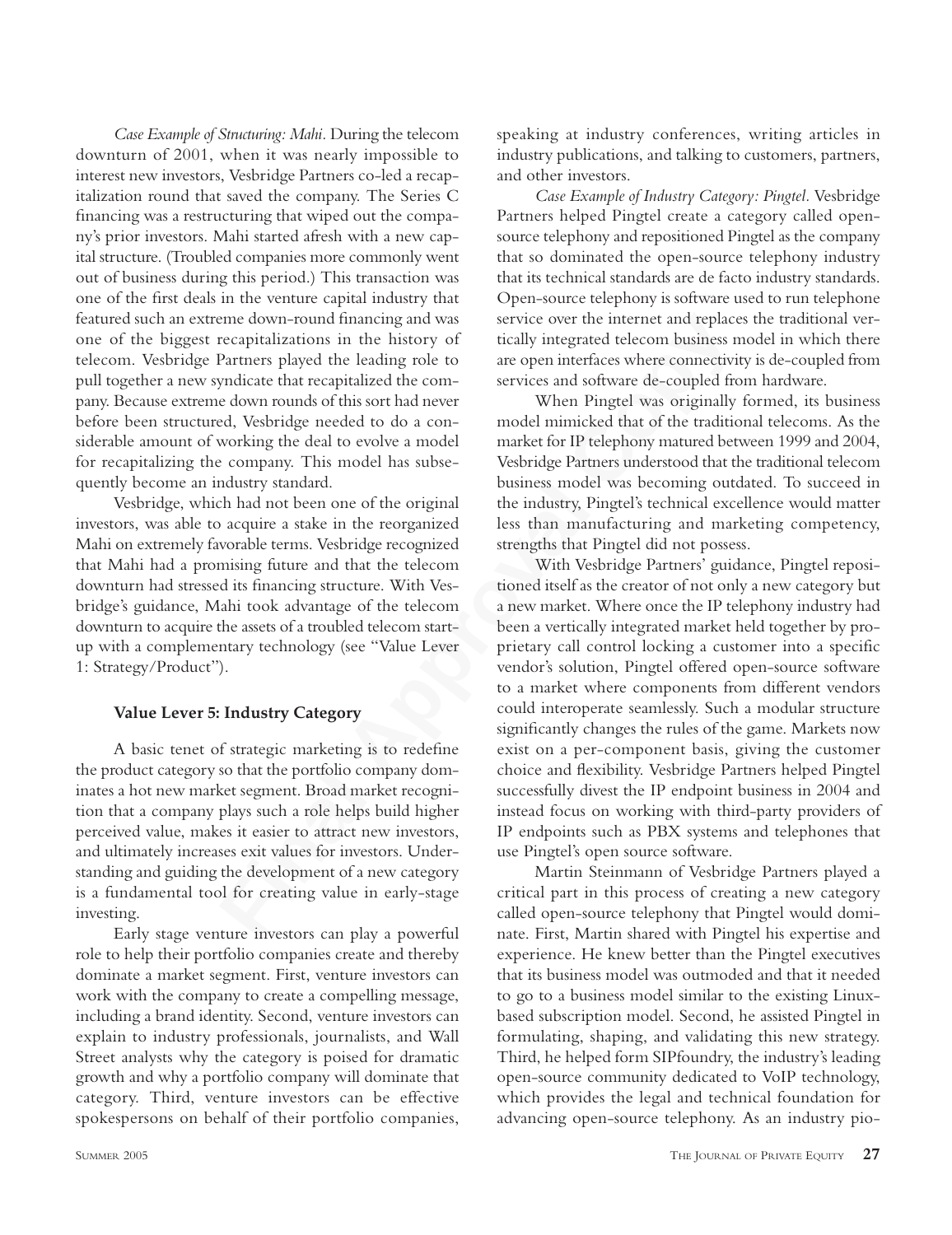neer, Martin was able to shape public debate about this new category and how Pingtel's software and technical expertise provided complete standards-based IP PBX solutions for the entire industry.

# **Value Lever 6: Investor Exits**

The objective of early stage venture capital investment is liquidity for the limited partners at a high multiple of invested cost. The ideal liquidity event is a successful IPO followed by an ever-increasing market capitalization; but the reality is that many more successful investments are sold to larger companies, not into the public markets. Venture investors must be prepared to pursue both paths to liquidity.

Early stage venture investors, through an actively managed investor exit strategy, can reduce investment risk and add value to a portfolio. Of course, a managed exit first begins with a solid strategy/product, a great management team, enthusiastic customers and productive partnerships, a strong investor syndicate, and market leadership in a new category, widely regarded as growing rapidly and becoming large. Company-building leads to higher exit values.

There are four critical steps to managing exits. The first step is to identify the field of prospective acquirers and initiate business development relationships—OEM, joint selling, or co-marketing—with each prospective acquirer, either directly or through the portfolio company. The most likely targets are companies that sell to the same target customer as the portfolio company. This is particularly true if the prospective acquirer's product offering is differentially advantaged by a tight integration with the products offered by the portfolio company. Business development is the keystone for having highly valued exit options. Business development takes time—often several years—so starting early is essential.

The second step is to create dynamic tension between multiple prospective acquirers, ideally where each knows that other potential acquirers exist and are interested. Having multiple interested buyers is essential to realizing the maximum value of an investment. Investments are priced according to the buyer's understanding of its own economics and what the buyer perceives to be the value of the portfolio company's next best alternative. If the portfolio company has numerous strong alternatives, then its value in the market rises. This creates options for the portfolio company. For example, a buyer can be motivated to pay a higher price if the portfolio company is a competitor which is gaining market share. To the extent the venture capitalist can help the portfolio company win high-profile accounts at the expense of a prospective acquirer, the portfolio company will be that much more attractive an acquisition candidate. The venture capitalist must find ways to raise a potential buyer's anxiety level, to increase the buyer's perceived risk that a competitor will continue to gain market share.

The third step is to lead the merger negotiations or retain experienced third-party merger advisors. In all but the largest companies, the CEO will be facing his first sale-of-company negotiations. Most CEOs do not have the level of experience required to conduct negotiations with experienced corporate buyers. Consultants and deal advisors need to be hired in transactions where the venture capitalist may need particular expertise. Vesbridge Partners maintains long-standing relationships with experienced transaction advisors for such deals.

The fourth and final step of an exit strategy is disposing of securities that may have been received in the sale of the company or its IPO. Managing the disposition of public securities can be challenging, especially if hedging transactions are involved. The deeper one's experience, the better one is qualified to manage such transactions. Again, there are third-party consultants who can advise on the intricacies of disposing of public equities, shelf registrations, and related legal requirements.

**F.** The ideal liquidity event is a retain experienced thind-party mengting went is a retain experimented thind party is that many more successful sale-of-company negotiations. Most to larger companies, not into the the le *Case Example of Candidate Acquirers: Granite*. Owing to Zenas's relationship with a top SBC executive, Granite acquired SBC as a customer long before it expected it would. Having customers like SBC made Granite that much more attractive to potential acquirers. One interested buyer was Telcordia. Via a venture capital subsidiary called SAIC, Telcordia had invested in Granite's Series A and Series B rounds and was interested in investing in the Series C round. Granite was within days of closing the Series C financing when Telcordia made a surprise offer to buy out the other investors and take control of Granite. Telcordia's preemptive offer owed importantly to Zenas' work to close a complicated Series C financing that would have raised Granite's profile as a competitive threat to Telcordia. Zenas had previously valued Granite by comparing it to a basket of stocks of similar public companies. Telcordia was willing to pay a premium over this price in order to extinguish a competitive threat. The size of this premium was directly related to Zenas' work in the Series C financing to position Granite as potentially dangerous rival to Telcordia's core business.

In addition, Zenas was able to drive a tougher deal